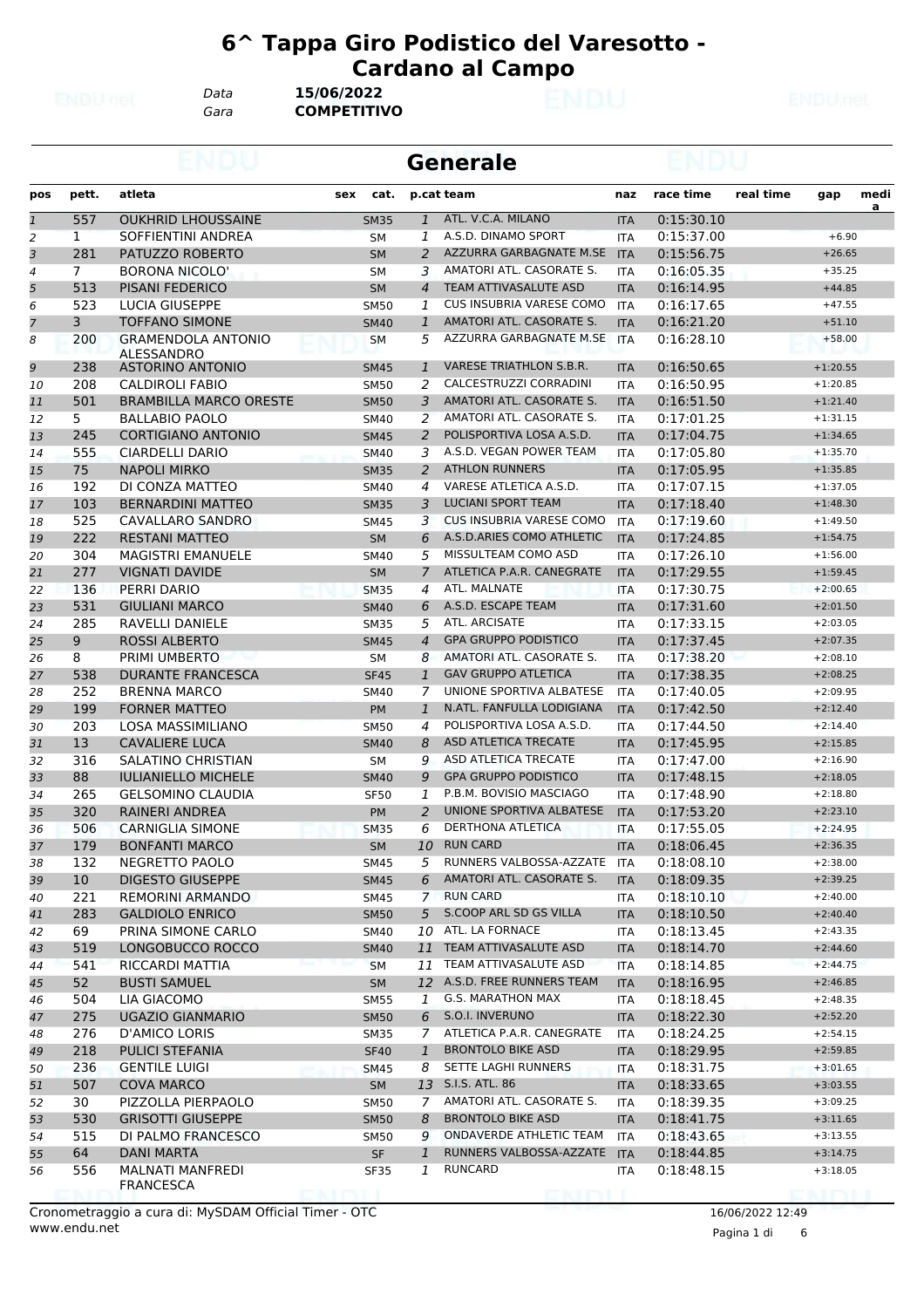| pos       | pett.      | atleta                                       | sex<br>cat.         |                | p.cat team                                       | naz                      | race time                | real time | gap                      | medi<br>a |
|-----------|------------|----------------------------------------------|---------------------|----------------|--------------------------------------------------|--------------------------|--------------------------|-----------|--------------------------|-----------|
| 57        | 518        | <b>CANU SIMONE</b>                           | <b>SM35</b>         | 8              | NUOVA ATLETICA SAMVERGA                          | <b>ITA</b>               | 0:18:48.55               |           | $+3:18.45$               |           |
| 58        | 22         | DI GIOVINE ANTONIO                           | <b>SM50</b>         | 10             | ASD ATLETICA TRECATE                             | <b>ITA</b>               | 0:18:49.95               |           | $+3:19.85$               |           |
| 59        | 105        | <b>VETTORI PAOLO</b>                         | <b>SM55</b>         | 2              | PRO PATRIA A.R.C. BUSTO A.                       | <b>ITA</b>               | 0:18:51.15               |           | $+3:21.05$               |           |
| 60        | 118        | <b>GIANCANE ALESSANDRO</b>                   | <b>SM35</b>         | 9              | RUNNERS VALBOSSA-AZZATE                          | <b>ITA</b>               | 0:18:52.85               |           | $+3:22.75$               |           |
| 61        | 146        | SIGNOROTTI HERBERT                           | <b>SM50</b>         | 11             | S.COOP ARL SD GS VILLA                           | <b>ITA</b>               | 0:18:53.45               |           | $+3:23.35$               |           |
| 62        | 65         | <b>CARUSO STEFANO</b>                        | <b>SM</b>           | 14             | PODISTICA MEZZANESE                              | ITA                      | 0:18:57.65               |           | $+3:27.55$               |           |
| 63        | 34         | <b>FORLEO ROCCO TIZIANO</b>                  | <b>SM45</b>         | 9              | <b>G.S. MARATONETI CASSANO</b>                   | <b>ITA</b>               | 0:18:58.55               |           | $+3:28.45$               |           |
| 64        | 287        | <b>VALENTE PAOLO</b>                         | <b>SM35</b>         |                | 10 ATLETICA 3V                                   | QAT                      | 0:18:59.50               |           | $+3:29.40$               |           |
| 65        | 289        | <b>BENATTI BARBARA GLORIA</b>                | <b>SF45</b>         | 2              | ATL. MALNATE                                     | <b>ITA</b>               | 0:19:01.35               |           | $+3:31.25$               |           |
| 66        | 522        | <b>BAILA ANGELO ALESSANDR</b>                | <b>SM50</b>         | 12             | AMATORI ATL. CASORATE S.                         | <b>ITA</b>               | 0:19:01.65               |           | $+3:31.55$               |           |
| 67        | 46         | <b>BONISOLO DANIELE</b>                      | <b>SM</b>           | 15             | AMATORI ATL. CASORATE S.                         | <b>ITA</b>               | 0:19:06.00               |           | $+3:35.90$               |           |
| 68        | 194        | DI TRANI CLAUDIO                             | <b>SM45</b>         | 10             | CARDATLETICA                                     | <b>ITA</b>               | 0:19:07.95               |           | $+3:37.85$               |           |
| 69        | 18         | <b>BUSTO MARCO</b>                           | <b>SM40</b>         | 12             | ASD ATLETICA TRECATE                             | <b>ITA</b>               | 0:19:08.40               |           | $+3:38.30$               |           |
| 70        | 15         | PEZZINI ROBERTO                              | <b>SM55</b>         | 3              | ASD ATLETICA TRECATE                             | <b>ITA</b>               | 0:19:09.00               |           | $+3:38.90$               |           |
| 71        | 508        | <b>UCCELLI ANDREA</b>                        | <b>SM45</b>         | 11             | <b>CUS PRO PATRIA MILANO</b>                     | <b>ITA</b>               | 0:19:14.65               |           | $+3:44.55$               |           |
| 72        | 210        | <b>MASSARO LUCA</b>                          | SM40                | 13             | <b>ASD FTM</b>                                   | <b>ITA</b>               | 0:19:16.65               |           | $+3:46.55$               |           |
| 73        | 206        | <b>MARSIGLIO STEFANO</b>                     | <b>SM45</b>         | 12             | <b>RUN CARD</b>                                  | <b>ITA</b>               | 0:19:16.85               |           | $+3:46.75$               |           |
| 74        | 509        | ACERENZA ALESSANDRO                          | <b>SM45</b>         |                | 13 RUN CARD                                      | <b>ITA</b>               | 0:19:17.10               |           | $+3:47.00$               |           |
| 75        | 229        | <b>TARTAGLIONE ANTONIO</b>                   | <b>SM45</b>         | 14             | ATL. LA FORNACE                                  | <b>ITA</b>               | 0:19:19.10               |           | $+3:49.00$               |           |
| 76        | 561        | <b>GIOCO MARTINA</b>                         | <b>SF</b>           | 2              | RUNNERS VALBOSSA-AZZATE                          | <b>ITA</b>               | 0:19:19.70               |           | $+3:49.60$               |           |
| 77        | 80         | <b>PUCCI TIZIANO</b>                         | <b>SM45</b>         | 15             | <b>GPA GRUPPO PODISTICO</b>                      | <b>ITA</b>               | 0:19:21.95               |           | $+3:51.85$               |           |
| 78        | 260        | <b>BIANCHI MATTEO</b>                        | <b>SM45</b>         | 16             | A.S. CANTURINA POL. S.                           | <b>ITA</b>               | 0:19:23.15               |           | $+3:53.05$               |           |
| 79        | 185        | <b>CAVIGIOLI GIUSEPPE</b>                    | <b>SM55</b>         | $\overline{4}$ | TEAM 3 ESSE                                      | <b>ITA</b>               | 0:19:23.20               |           | $+3:53.10$               |           |
| 80        | 302        | <b>SALINA MATTEO</b>                         | <b>SM</b>           | 16             | ATL. GAVIRATE                                    | <b>ITA</b>               | 0:19:25.55               |           | $+3:55.45$               |           |
| 81        | 117        | DEL VECCHIO ROCCO LORIS                      | <b>SM</b>           | 17             | <b>INSUBRIA SKY TEAM ASD</b>                     | <b>ITA</b>               | 0:19:26.90               |           | $+3:56.80$               |           |
| 82        | 209        | MARZOLA ALESSANDRO                           | <b>SM45</b>         | 17             | <b>U.S. S.VITTORE O. 1906</b>                    | <b>ITA</b>               | 0:19:27.30               |           | $+3:57.20$               |           |
| 83        | 311        | <b>BONICALZI GIORGIO</b>                     | <b>SM</b>           | 18             | 100 % ANIMA TRAIL ASD                            | <b>ITA</b>               | 0:19:27.50               |           | $+3:57.40$               |           |
| 84        | 568        | <b>CIABATTONI VINCENZO</b>                   | <b>SM55</b>         | 5              | A.S.D.ARIES COMO ATHLETIC                        | <b>ITA</b>               | 0:19:28.15               |           | $+3:58.05$               |           |
| 85        | 503        | <b>GUALDONI DANIELE</b>                      | <b>SM45</b>         | 18             | ASD AMICI DELLO SPORT                            | <b>ITA</b>               | 0:19:29.35               |           | $+3:59.25$               |           |
| 86        | 187        | <b>CISSE MAMADOU</b>                         | <b>SM55</b>         | 6              | POLISPORTIVA MOVIG S.S.D.                        | <b>ITA</b>               | 0:19:30.60               |           | $+4:00.50$               |           |
| 87        | 121        | <b>BATTAINI FABIO</b>                        | <b>SM35</b>         | 11             | RUNNERS VALBOSSA-AZZATE                          | <b>ITA</b>               | 0:19:31.95               |           | $+4:01.85$               |           |
| 88        | 535        | <b>GANDOLA JACOPO</b>                        | <b>SM</b>           |                | 19 A.S.D.ARIES COMO ATHLETIC                     | <b>ITA</b>               | 0:19:33.10               |           | $+4:03.00$               |           |
| 89        | 545        | <b>RAPELLI SABINA</b>                        | <b>SF</b>           | 3              | <b>SWISS ATHLETIC</b><br>NUOVA ATLETICA SAMVERGA | <b>ITA</b>               | 0:19:34.25               |           | $+4:04.15$               |           |
| 90        | 149        | <b>SCALCO DANIELE</b><br><b>LATINO MARTA</b> | <b>SM35</b>         | 12             | <b>INSUBRIA SKY TEAM ASD</b>                     | <b>ITA</b>               | 0:19:35.60               |           | $+4:05.50$               |           |
| 91        | 312        |                                              | <b>SF35</b>         | 2              | ATL. ARCISATE                                    | <b>ITA</b>               | 0:19:36.25               |           | $+4:06.15$<br>$+4:07.45$ |           |
| 92        | 191<br>266 | <b>CORA' DARIO</b><br>ABELA ALESSANDRO       | <b>SM40</b>         | 14<br>13       | TEAM 3 ESSE                                      | <b>ITA</b>               | 0:19:37.55<br>0:19:37.75 |           |                          |           |
| 93<br>94  | 29         | <b>SECCI GABRIELE</b>                        | <b>SM50</b><br>PM   | 3              | CARDATLETICA                                     | <b>ITA</b><br><b>ITA</b> | 0:19:38.35               |           | $+4:07.65$<br>$+4:08.25$ |           |
| 95        | 184        | <b>CAVALLERI GIORGIO</b>                     |                     | $\overline{7}$ | PRO PATRIA A.R.C. BUSTO A.                       | <b>ITA</b>               | 0:19:38.45               |           | $+4:08.35$               |           |
|           | 254        | <b>CERMUSONI MATTEO</b>                      | <b>SM55</b><br>SM45 |                | 19 AMATORI ATL. CASORATE S.                      | ITA                      | 0:19:44.45               |           | $+4:14.35$               |           |
| 96<br>97  | 198        | <b>FILIPPI LUIGI</b>                         | <b>SM35</b>         | 13             | RUNNERS LEGNANO SSD ARL                          | <b>ITA</b>               | 0:19:46.85               |           | $+4:16.75$               |           |
|           | 539        | <b>DURANTE FABIO</b>                         | SM45                | 20             | <b>GAV GRUPPO ATLETICA</b>                       | ITA                      | 0:19:47.55               |           | $+4:17.45$               |           |
| 98        | 551        | <b>CASERIO DAVIDE</b>                        | <b>SM45</b>         | 21             | <b>BUCCELLA RUNNERS</b>                          | <b>ITA</b>               | 0:19:51.70               |           | $+4:21.60$               |           |
| 99<br>100 | 180        | <b>BRAGGION CORRADO</b>                      | <b>SM55</b>         | 8              | P.B.M. BOVISIO MASCIAGO                          | <b>ITA</b>               | 0:19:54.20               |           | $+4:24.10$               |           |
| 101       | 21         | PICCHIANTI GIORDANI VERA                     | <b>SF40</b>         | $\overline{2}$ | ASD ATLETICA TRECATE                             | <b>ITA</b>               | 0:19:55.15               |           | $+4:25.05$               |           |
| 102       | 140        | <b>CIRILLO ROCCO</b>                         | SM45                | 22.            | S.COOP ARL SD GS VILLA                           | <b>ITA</b>               | 0:19:56.35               |           | $+4:26.25$               |           |
| 103       | 280        | MORLACCHI CRISTIAN                           | <b>SM50</b>         |                | 14 U.S. S.VITTORE O. 1906                        | <b>ITA</b>               | 0:19:56.70               |           | $+4:26.60$               |           |
| 104       | 253        | CARDINALI MAURO                              | <b>SM55</b>         | 9              | A.S.D. GRAVELLONA VCO                            | ITA                      | 0:19:56.85               |           | $+4:26.75$               |           |
| 105       | 204        | <b>MAIOLO DANIELE</b>                        | <b>SM45</b>         |                | 23 S.O.I. INVERUNO                               | <b>ITA</b>               | 0:19:58.90               |           | $+4:28.80$               |           |
| 106       | 323        | <b>MARTIGNONI EMILIO</b>                     | <b>SM50</b>         |                | 15 ATL. LA FORNACE                               | <b>ITA</b>               | 0:19:58.90               |           | $+4:28.80$               |           |
| 107       | 532        | <b>BIANCHINI FRANCESCA</b>                   | <b>SF40</b>         | 3              | <b>BRONTOLO BIKE ASD</b>                         | <b>ITA</b>               | 0:19:59.40               |           | $+4:29.30$               |           |
| 108       | 533        | NOE PAOLO                                    | <b>SM50</b>         | 16             | <b>BRONTOLO BIKE ASD</b>                         | <b>ITA</b>               | 0:19:59.50               |           | $+4:29.40$               |           |
| 109       | 314        | <b>SGRO' LEANDRO</b>                         | <b>SM65</b>         | $\mathbf{1}$   | A.S. CANTURINA POL. S.                           | <b>ITA</b>               | 0:20:01.35               |           | $+4:31.25$               |           |
| 110       | 554        | PITZALIS MARCO                               | JМ                  | $\mathbf{1}$   | AZZURRA GARBAGNATE M.SE                          | <b>ITA</b>               | 0:20:02.25               |           | $+4:32.15$               |           |
| 111       | 16         | DA COSTA RUI MANUEL                          | <b>SM60</b>         | $\mathbf{1}$   | ASD ATLETICA TRECATE                             | <b>ITA</b>               | 0:20:04.40               |           | $+4:34.30$               |           |
| 112       | 193        | DI FEDERICO FILIPPO                          | SM                  | 20             | ATL. CAIRATESE                                   | ITA                      | 0:20:04.90               |           | $+4:34.80$               |           |
| 113       | 563        | <b>CERONI SACHA</b>                          | <b>SM</b>           | 21             | ATL. GAVIRATE                                    | <b>ITA</b>               | 0:20:07.60               |           | $+4:37.50$               |           |
| 114       | 228        | <b>STRADIOTTO</b>                            | SM45                |                | 24 S.COOP ARL SD GS VILLA                        | <b>ITA</b>               | 0:20:09.05               |           | $+4:38.95$               |           |
|           |            | <b>MASSIMILIANO</b>                          |                     |                |                                                  |                          |                          |           |                          |           |
| 115       | 520        | <b>MUCIN LUCA</b>                            | <b>SM40</b>         |                | 15 ATL. MALNATE                                  | <b>ITA</b>               | 0:20:09.20               |           | $+4:39.10$               |           |
| 116       | 33         | <b>MINATO MARA</b>                           | <b>SF45</b>         | 3              | AMATORI ATL. CASORATE S.                         | ITA                      | 0:20:10.10               |           | $+4:40.00$               |           |
| 117       | 298        | <b>ABIS GIOVANNI</b>                         | <b>SM50</b>         |                | 17 CARDATLETICA                                  | <b>ITA</b>               | 0:20:11.00               |           | $+4:40.90$               |           |
| 118       | 526        | CAVALLARO LETIZIA                            | CF                  | 1              | ATL. MALNATE                                     | ITA                      | 0:20:12.80               |           | $+4:42.70$               |           |
| 119       | 195        | <b>FABIANO FRANCO DANIELE</b>                | <b>SM50</b>         | 18             | P.B.M. BOVISIO MASCIAGO                          | <b>ITA</b>               | 0:20:14.50               |           | $+4:44.40$               |           |
|           |            |                                              |                     |                |                                                  |                          |                          |           |                          |           |

Pagina 2 di 6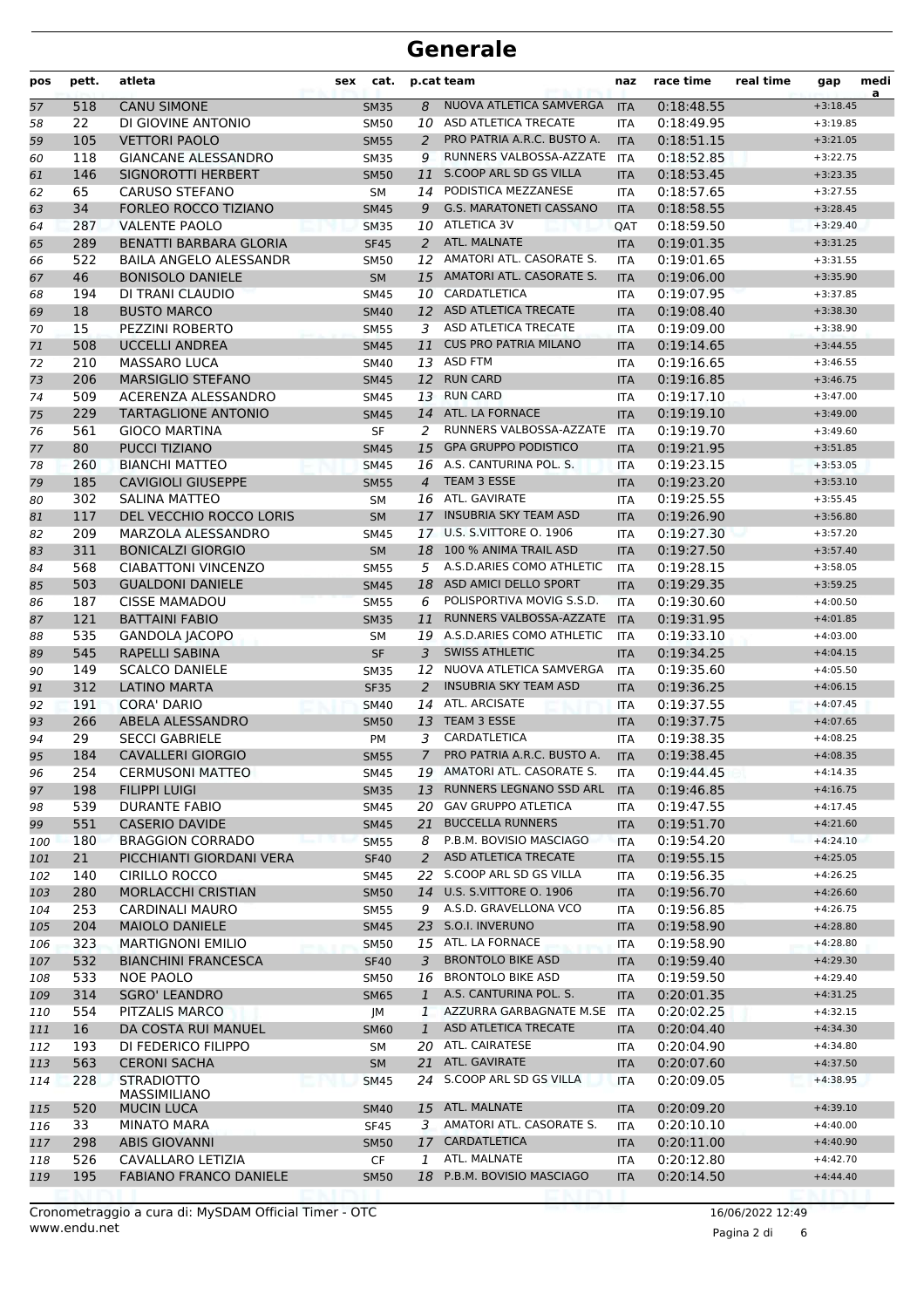| pos        | pett.      | atleta                                            | sex | cat.                       |                | p.cat team                                                | naz                      | race time                | real time | gap                      | medi |
|------------|------------|---------------------------------------------------|-----|----------------------------|----------------|-----------------------------------------------------------|--------------------------|--------------------------|-----------|--------------------------|------|
| 120        | 550        | <b>CANTONI ANTONELLA</b>                          |     | <b>SF40</b>                | $\overline{4}$ | <b>BUCCELLA RUNNERS</b>                                   | <b>ITA</b>               | 0:20:15.00               |           | $+4:44.90$               | a    |
| 121        | 549        | CIRILLO LUIGI                                     |     | <b>SM50</b>                | 19             | ATL. VERBANO                                              | <b>ITA</b>               | 0:20:17.20               |           | $+4:47.10$               |      |
| 122        | 548        | <b>FALCINELLA ALESSIO</b><br><b>GIANLUCA</b>      |     | <b>SM50</b>                | 20             | ATL. VERBANO                                              | <b>ITA</b>               | 0:20:17.75               |           | $+4:47.65$               |      |
| 123        | 560        | RENDA ALESSANDRA                                  |     | PF                         | 1              | <b>U.S. S.VITTORE O. 1906</b>                             | ITA                      | 0:20:17.90               |           | $+4:47.80$               |      |
| 124        | 133        | <b>BISULCA DAVIDE</b>                             |     | <b>SM40</b>                | 16             | ATL. MALNATE                                              | <b>ITA</b>               | 0:20:19.25               |           | $+4:49.15$               |      |
| 125        | 129        | ULIVI ALBERTO                                     |     | <b>SM50</b>                | 21             | RUNNERS VALBOSSA-AZZATE                                   | <b>ITA</b>               | 0:20:21.95               |           | $+4:51.85$               |      |
| 126        | 150        | <b>FALTRACCO MATTIA</b>                           |     | <b>SM35</b>                | 14             | NUOVA ATLETICA SAMVERGA                                   | <b>ITA</b>               | 0:20:24.95               |           | $+4:54.85$               |      |
| 127        | 48         | <b>BREBBIA MATTEO</b>                             |     | <b>SM35</b>                | 15             | AMATORI ATL. CASORATE S.                                  | <b>ITA</b>               | 0:20:26.90               |           | $+4:56.80$               |      |
| 128        | 59         | PIATTO DAMIANO                                    |     | <b>SM45</b>                | 25             | VARESE ATLETICA A.S.D.                                    | <b>ITA</b>               | 0:20:29.85               |           | $+4:59.75$               |      |
| 129        | 540        | <b>ADINOLFI VINCENZO</b>                          |     | <b>SM65</b>                | 2              | ASD ATLETICA TRECATE<br>PRO PATRIA A.R.C. BUSTO A.        | <b>ITA</b>               | 0:20:32.30               |           | $+5:02.20$               |      |
| 130        | 246        | DE NAPOLI MICHELE                                 |     | <b>SM50</b>                | 22             | <b>RUN CARD</b>                                           | <b>ITA</b>               | 0:20:32.45               |           | $+5:02.35$               |      |
| 131<br>132 | 322<br>237 | <b>MEZA VINICIO</b><br><b>IANNELLO ANNA MARIA</b> |     | <b>SM50</b><br><b>SF45</b> | 23<br>4        | P&C PODISMOECAZZEGGIO                                     | <b>ITA</b><br><b>ITA</b> | 0:20:34.90<br>0:20:36.65 |           | $+5:04.80$<br>$+5:06.55$ |      |
| 133        | 261        | <b>MASCHIO GIULIANO</b>                           |     | <b>SM50</b>                | 24             | <b>RUN CARD</b>                                           | <b>ITA</b>               | 0:20:41.95               |           | $+5:11.85$               |      |
| 134        | 235        | <b>COCCO GIANCARLO</b>                            |     | <b>SM55</b>                | 10             | P&C PODISMOECAZZEGGIO                                     | <b>ITA</b>               | 0:20:42.50               |           | $+5:12.40$               |      |
| 135        | 514        | CHIESA OSCAR GIACOMO                              |     | <b>SM35</b>                | 16             | <b>RUN CARD</b>                                           | <b>ITA</b>               | 0:20:44.90               |           | $+5:14.80$               |      |
| 136        | 36         | <b>BALZARINI ANDREA</b>                           |     | <b>SM40</b>                | 17             | AMATORI ATL. CASORATE S.                                  | <b>ITA</b>               | 0:20:45.25               |           | $+5:15.15$               |      |
| 137        | 100        | <b>MARINO UMBERTO</b>                             |     | SM60                       | 2              | TEAM ATTIVASALUTE ASD                                     | <b>ITA</b>               | 0:20:46.30               |           | $+5:16.20$               |      |
| 138        | 160        | <b>NASTARI RAFFAELE</b>                           |     | <b>SM40</b>                | 18             | AMATORI ATL. CASORATE S.                                  | <b>ITA</b>               | 0:20:46.90               |           | $+5:16.80$               |      |
| 139        | 134        | <b>AGNETTI FEDERICA</b>                           |     | <b>SF35</b>                | 3              | ATL. MALNATE                                              | <b>ITA</b>               | 0:20:46.95               |           | $+5:16.85$               |      |
| 140        | 123        | <b>BARBETTA SOFIA</b>                             |     | <b>SF</b>                  | $\overline{4}$ | RUNNERS VALBOSSA-AZZATE                                   | <b>ITA</b>               | 0:20:48.35               |           | $+5:18.25$               |      |
| 141        | 178        | <b>BILATTI ANDREA</b>                             |     | <b>SM</b>                  | 22             | POL. ALBOSAGGIA                                           | <b>ITA</b>               | 0:20:50.35               |           | $+5:20.25$               |      |
| 142        | 297        | <b>MARCOZZI MANRICO</b>                           |     | <b>SM50</b>                | 25             | <b>ATLETICA 3V</b>                                        | <b>ITA</b>               | 0:20:53.15               |           | $+5:23.05$               |      |
| 143        | 101        | <b>COVIZZI VANESSA</b>                            |     | <b>SF</b>                  | 5              | AMATORI ATL. CASORATE S.                                  | <b>ITA</b>               | 0:20:53.70               |           | $+5:23.60$               |      |
| 144        | 544        | <b>FUGAZZA FEDERICA</b>                           |     | <b>SF</b>                  | 6              | TEAM ATTIVASALUTE ASD                                     | <b>ITA</b>               | 0:20:54.90               |           | $+5:24.80$               |      |
| 145        | 542        | <b>LIZIERO MICHELE</b>                            |     | AM                         | 1              | <b>CARDATLETICA</b>                                       | <b>ITA</b>               | 0:20:55.25               |           | $+5:25.15$               |      |
| 146        | 76         | <b>CASU FERNANDO</b>                              |     | <b>SM60</b>                | 3              | <b>ATHLON RUNNERS</b>                                     | <b>ITA</b>               | 0:20:56.80               |           | $+5:26.70$               |      |
| 147        | 14         | <b>UBEZIO FLAVIO</b>                              |     | <b>SM50</b>                |                | 26 ASD ATLETICA TRECATE                                   | <b>ITA</b>               | 0:21:01.35               |           | $+5:31.25$               |      |
| 148        | 543        | <b>NASO CHIARA PAOLA</b>                          |     | <b>SF50</b>                | 2              | TEAM ATTIVASALUTE ASD                                     | <b>ITA</b>               | 0:21:02.85               |           | $+5:32.75$               |      |
| 149        | 256        | <b>VOLTA FAUSTO GIUSEPPE</b>                      |     | <b>SM55</b>                | 11             | <b>RUNNER VARESE</b>                                      | <b>ITA</b>               | 0:21:02.90               |           | $+5:32.80$               |      |
| 150        | 181        | <b>BREGANI MATTEO</b>                             |     | <b>SM45</b>                | 26             | <b>SETTE LAGHI RUNNERS</b>                                | <b>ITA</b>               | 0:21:04.35               |           | $+5:34.25$               |      |
| 151        | 71         | <b>MARSEGLIA FRANCESCA</b>                        |     | <b>SF</b>                  | 7              | <b>ATHLON RUNNERS</b>                                     | <b>ITA</b>               | 0:21:05.25               |           | $+5:35.15$               |      |
| 152        | 269        | <b>ROMANINI MICHELE</b>                           |     | <b>SM60</b>                | 4              | <b>U.S. SANGIORGESE</b>                                   | <b>ITA</b>               | 0:21:06.70               |           | $+5:36.60$               |      |
| 153        | 79         | <b>CRIPPA TIZIANO</b>                             |     | <b>SM40</b>                | 19             | <b>ATHLON RUNNERS</b>                                     | <b>ITA</b>               | 0:21:06.90               |           | $+5:36.80$               |      |
| 154        | 176        | <b>BELLOTTO ANDREA</b>                            |     | <b>SM</b>                  | 23             | <b>RUN CARD</b>                                           | <b>ITA</b>               | 0:21:07.35               |           | $+5:37.25$               |      |
| 155        | 284        | STROZZI LOREDANA                                  |     | <b>SF50</b>                | 3              | AMATORI ATL. CASORATE S.                                  | <b>ITA</b>               | 0:21:07.95               |           | $+5:37.85$               |      |
| 156        | 131        | <b>BRENA ANDREA</b>                               |     | <b>CM</b>                  | 1              | RUNNERS VALBOSSA-AZZATE                                   | <b>ITA</b>               | 0:21:08.15               |           | $+5:38.05$               |      |
| 157        | 137        | <b>BASSAN VITTORIO</b>                            |     | <b>SM65</b>                | 3              | ATL. MALNATE                                              | <b>ITA</b>               | 0:21:09.90               |           | $+5:39.80$               |      |
| 158        | 4          | <b>PURICELLI MARCO</b>                            |     | <b>CM</b>                  | 2              | AMATORI ATL. CASORATE S.                                  | <b>ITA</b>               | 0:21:11.05               |           | $+5:40.95$               |      |
| 159        | 270        | TROMBETTA PAOLO                                   |     | SM40                       |                | 20 A.S.D.ARIES COMO ATHLETIC                              | ITA                      | 0:21:13.70               |           | $+5:43.60$               |      |
| 160        | 537        | LEVATI ERMANNO                                    |     | <b>SM40</b>                | 21             | RUNNERS LEGNANO SSD ARL                                   | <b>ITA</b>               | 0:21:14.35               |           | $+5:44.25$               |      |
| 161        | 190        | <b>COMBI STEFANIA</b>                             |     | <b>SF40</b>                | 5              | ASD TAPASCIONE RUNNING                                    | ITA                      | 0:21:15.50               |           | $+5:45.40$               |      |
| 162        | 44         | RAMINA RICCARDO                                   |     | <b>CM</b>                  | 3              | ATL. GALLARATESE                                          | <b>ITA</b>               | 0:21:20.45               |           | $+5:50.35$               |      |
| 163        | 516        | DI PALMO VALENTINA                                |     | SF                         | 8              | ONDAVERDE ATHLETIC TEAM                                   | ITA                      | 0:21:22.80               |           | $+5:52.70$               |      |
| 164        | 313        | LATTIVI DAVIDE                                    |     | <b>SM45</b>                | 27             | G.S. MARATONETI CASSANO<br>22 AZZURRA GARBAGNATE M.SE ITA | <b>ITA</b>               | 0:21:22.85               |           | $+5:52.75$               |      |
| 165        | 211<br>528 | MELEGARI MASSIMILIANO<br><b>BARBATO PAOLO</b>     |     | <b>SM40</b>                | 5 <sup>1</sup> | ASD ATLETICA TRECATE                                      |                          | 0:21:23.55<br>0:21:25.85 |           | $+5:53.45$               |      |
| 166<br>167 | 68         | <b>GIUDICI FABIO</b>                              |     | <b>SM60</b><br><b>SM55</b> |                | 12 AMATORI ATL. CASORATE S.                               | <b>ITA</b><br><b>ITA</b> | 0:21:27.65               |           | $+5:55.75$<br>$+5:57.55$ |      |
| 168        | 559        | <b>LUNARDON FRANCESCO</b>                         |     | <b>SM40</b>                | 23             | ASD BUMBASINA RUN                                         | <b>ITA</b>               | 0:21:29.95               |           | $+5:59.85$               |      |
| 169        | 151        | <b>MATARRESE FRANCESCO</b>                        |     | <b>SM45</b>                |                | 28 NUOVA ATLETICA SAMVERGA                                | <b>ITA</b>               | 0:21:32.35               |           | $+6:02.25$               |      |
| 170        | 217        | PRONESTI ENZO                                     |     | <b>SM65</b>                | $\overline{4}$ | ATL. MALNATE                                              | <b>ITA</b>               | 0:21:32.50               |           | $+6:02.40$               |      |
| 171        | 168        | <b>CROCE GABRIELE</b>                             |     | <b>SM55</b>                | 13             | <b>CAMPUS VARESE RUNNERS</b>                              | ITA                      | 0:21:33.75               |           | $+6:03.65$               |      |
| 172        | 511        | <b>MAZZEO MAURIZIO</b>                            |     | <b>SM50</b>                |                | 27 ASD TAPASCIONE RUNNING                                 | <b>ITA</b>               | 0:21:34.75               |           | $+6:04.65$               |      |
| 173        | 47         | <b>GIACOMINI MATTEO</b>                           |     | SM40                       |                | 24 AMATORI ATL. CASORATE S.                               | ITA                      | 0:21:34.95               |           | $+6:04.85$               |      |
| 174        | 83         | <b>NEGRI ROBERTO</b>                              |     | <b>SM50</b>                | 28             | <b>GPA GRUPPO PODISTICO</b>                               | <b>ITA</b>               | 0:21:35.65               |           | $+6:05.55$               |      |
| 175        | 547        | <b>BELLINTANI FABIO</b>                           |     | SM45                       |                | 29 ATL. VERBANO                                           | ITA                      | 0:21:38.50               |           | $+6:08.40$               |      |
| 176        | 138        | <b>SCALZO GIADA</b>                               |     | <b>SF</b>                  | 9              | S.COOP ARL SD GS VILLA                                    | <b>ITA</b>               | 0:21:41.20               |           | $+6:11.10$               |      |
| 177        | 58         | CAMMARATA ADRIANO                                 |     | SM50                       | 29             | AMATORI ATL. CASORATE S.                                  | ITA                      | 0:21:42.60               |           | $+6:12.50$               |      |
|            |            | SALVATORE                                         |     |                            |                |                                                           |                          |                          |           |                          |      |
| 178        | 12         | ODOARDI IVANO                                     |     | <b>SM55</b>                |                | 14 ASD ATLETICA TRECATE                                   | <b>ITA</b>               | 0:21:46.85               |           | $+6:16.75$               |      |
| 179        | 19         | SAPORITI MARIO                                    |     | SM50                       |                | 30 ASD ATLETICA TRECATE                                   | <b>ITA</b>               | 0:21:50.20               |           | $+6:20.10$               |      |
| 180        | 296        | <b>LABANCA CLAUDIO</b>                            |     | <b>SM45</b>                |                | 30 ATL. LA FORNACE                                        | <b>ITA</b>               | 0:21:51.85               |           | $+6:21.75$               |      |
| 181        | 99         | VEZZARO NICOLÒ                                    |     | PM                         | 4              | <b>RUN CARD</b>                                           | ITA                      | 0:21:52.35               |           | $+6:22.25$               |      |
| 182        | 292        | <b>BIANCHI DAMIANO</b>                            |     | <b>SM45</b>                |                | 31 ATL. O.S.G. GUANZATE                                   | <b>ITA</b>               | 0:21:52.70               |           | $+6:22.60$               |      |

www.endu.net Cronometraggio a cura di: MySDAM Official Timer - OTC 16/06/2022 12:49

Pagina 3 di 6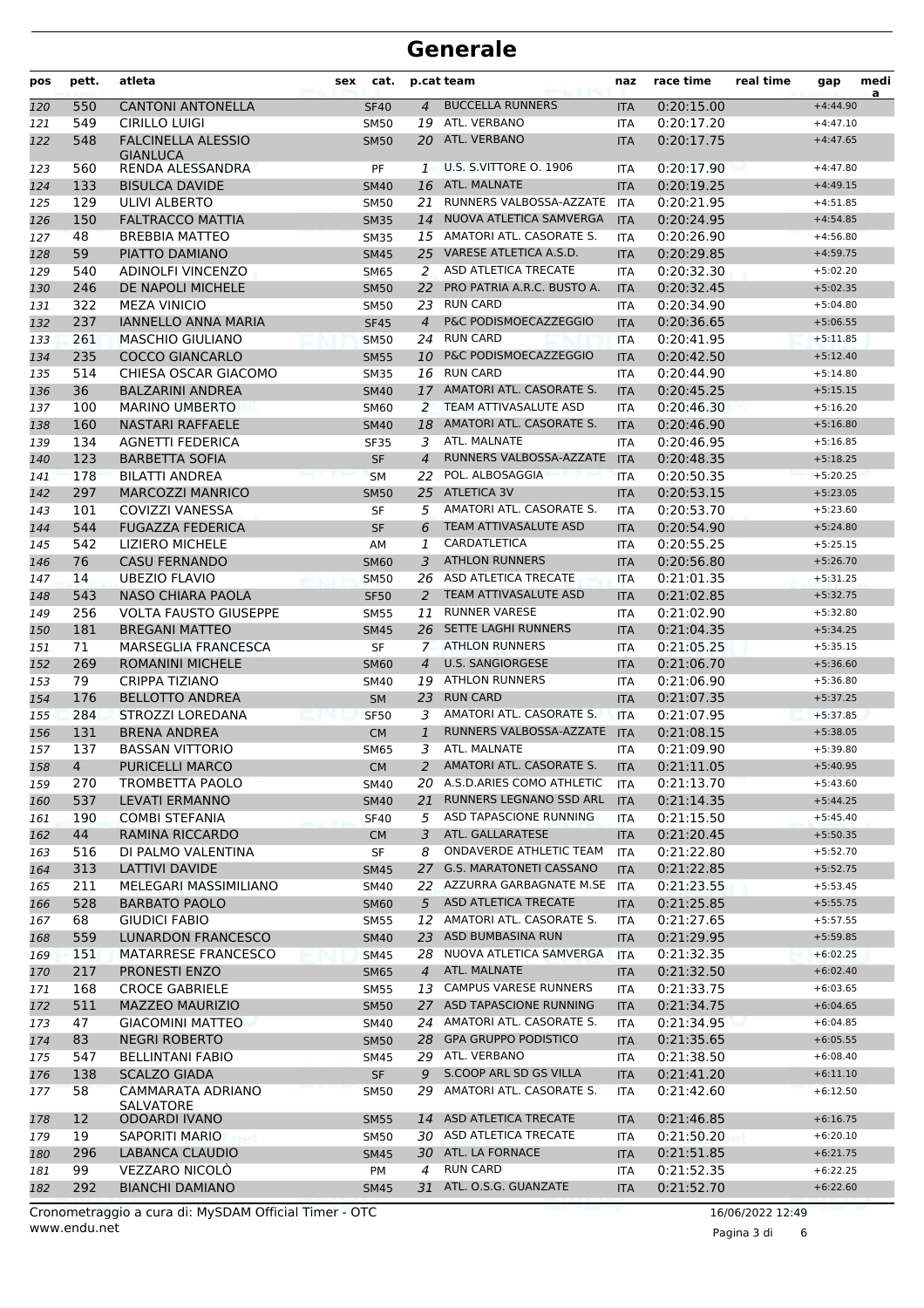| pos        | pett.     | atleta                                    | sex | cat.                       |                     | p.cat team                                              | naz                      | race time                | real time | gap                      | medi<br>a |
|------------|-----------|-------------------------------------------|-----|----------------------------|---------------------|---------------------------------------------------------|--------------------------|--------------------------|-----------|--------------------------|-----------|
| 183        | 308       | <b>CIOCCI FRANCESCO</b>                   |     | <b>SM</b>                  |                     | 24 ATLETICA P.A.R. CANEGRATE                            | <b>ITA</b>               | 0:21:56.05               |           | $+6:25.95$               |           |
| 184        | 286       | <b>GIOVANNACCI DANILO</b>                 |     | <b>SM65</b>                | 5                   | <b>SETTE LAGHI RUNNERS</b>                              | <b>ITA</b>               | 0:21:57.10               |           | $+6:27.00$               |           |
| 185        | 274       | <b>GHISOLFO ROBERTO</b>                   |     | <b>SM50</b>                | 31                  | ATL. SAN MARCO U.S. ACLI                                | <b>ITA</b>               | 0:21:59.50               |           | $+6:29.40$               |           |
| 186        | 282       | PRIORE ANSELMO DONATO                     |     | SM45                       |                     | 32 A.S.D.ARIES COMO ATHLETIC                            | <b>ITA</b>               | 0:21:59.75               |           | $+6:29.65$               |           |
| 187        | 565       | <b>COSTABILE RAIMONDO</b>                 |     | <b>SM50</b>                |                     | 32 ASD ATLETICA TRECATE                                 | <b>ITA</b>               | 0:22:00.85               |           | $+6:30.75$               |           |
| 188        | 255       | TURRIZIANI PAOLA                          |     | <b>SF45</b>                | 5                   | <b>RUNNER VARESE</b>                                    | <b>ITA</b>               | 0:22:16.10               |           | $+6:46.00$               |           |
| 189        | 306       | <b>FOSSA EMANUELA</b>                     |     | <b>SF55</b>                | $\mathbf{1}$        | AMATORI ATL. CASORATE S.                                | <b>ITA</b>               | 0:22:17.45               |           | $+6:47.35$               |           |
| 190        | 147       | <b>GATTI LEONARDO</b>                     |     | <b>SM</b>                  | 25                  | S.COOP ARL SD GS VILLA                                  | <b>ITA</b>               | 0:22:18.20               |           | $+6:48.10$               |           |
| 191        | 74        | <b>BARBATTI PAOLO ANGELO</b>              |     | <b>SM55</b>                | 15                  | <b>ATHLON RUNNERS</b>                                   | <b>ITA</b>               | 0:22:18.45               |           | $+6:48.35$               |           |
| 192        | 321       | <b>CERONI GIOVANNI</b>                    |     | <b>SM55</b>                |                     | 16 ATLETICA 3V                                          | <b>ITA</b>               | 0:22:18.85               |           | $+6:48.75$               |           |
| 193        | 224       | ROVESTI PAOLO                             |     | <b>SM55</b>                | 17                  | <b>RUN CARD</b>                                         | <b>ITA</b>               | 0:22:23.15               |           | $+6:53.05$               |           |
| 194        | 154       | PIOVAN DANIELE                            |     | SM                         |                     | 26 NUOVA ATLETICA SAMVERGA<br>17 ASD TAPASCIONE RUNNING | <b>ITA</b>               | 0:22:23.85               |           | $+6:53.75$               |           |
| 195        | 564       | <b>SANTORO PAOLO</b>                      |     | <b>SM35</b>                |                     | POL. OLONIA                                             | <b>ITA</b>               | 0:22:24.15               |           | $+6:54.05$               |           |
| 196        | 183<br>40 | CASSOLA BARBARA<br><b>BELLO AMALIO</b>    |     | <b>SF45</b>                | 6<br>18             | ASD ATLETICA TRECATE                                    | <b>ITA</b>               | 0:22:26.55<br>0:22:28.75 |           | $+6:56.45$<br>$+6:58.65$ |           |
| 197        | 38        | <b>GUSSONI SABRINA</b>                    |     | <b>SM55</b><br><b>SF55</b> | 2                   | <b>RUNNER VARESE</b>                                    | <b>ITA</b><br><b>ITA</b> | 0:22:30.45               |           | $+7:00.35$               |           |
| 198<br>199 | 86        | <b>TECLAI WILLIAM</b>                     |     | <b>SM55</b>                | 19                  | <b>GPA GRUPPO PODISTICO</b>                             | <b>ITA</b>               | 0:22:32.10               |           | $+7:02.00$               |           |
| 200        | 570       | <b>CANALE FRANCESCA</b>                   |     | <b>SF</b>                  |                     | 10 ATHLON RUNNERS                                       | <b>ITA</b>               | 0:22:32.35               |           | $+7:02.25$               |           |
| 201        | 85        | <b>LATANZA FABIO</b>                      |     | <b>SM45</b>                | 33                  | <b>GPA GRUPPO PODISTICO</b>                             | <b>ITA</b>               | 0:22:33.60               |           | $+7:03.50$               |           |
| 202        | 50        | <b>BARONE FRANCESCA</b>                   |     | <b>SF60</b>                | 1                   | A.S.D. FREE RUNNERS TEAM                                | ITA                      | 0:22:34.35               |           | $+7:04.25$               |           |
| 203        | 72        | <b>ZAMPESE LAURA</b>                      |     | <b>SF</b>                  | 11                  | <b>ATHLON RUNNERS</b>                                   | <b>ITA</b>               | 0:22:34.55               |           | $+7:04.45$               |           |
| 204        | 26        | PATTANO CRISTINA                          |     | <b>SF</b>                  | 12                  | RUNNERS LEGNANO SSD ARL                                 | <b>ITA</b>               | 0:22:34.70               |           | $+7:04.60$               |           |
| 205        | 119       | DE LUCA ANGELO                            |     | <b>SM55</b>                | 20                  | RUNNERS VALBOSSA-AZZATE                                 | <b>ITA</b>               | 0:22:36.10               |           | $+7:06.00$               |           |
| 206        | 303       | <b>SCUTTI ANTONIO</b>                     |     | <b>SM65</b>                | 6                   | ATHLETIC TEAM LARIO                                     | <b>ITA</b>               | 0:22:36.30               |           | $+7:06.20$               |           |
| 207        | 239       | <b>MORONI LORENZO</b>                     |     | <b>SM70</b>                | $\mathbf{1}$        | PODISTICA MEZZANESE                                     | <b>ITA</b>               | 0:22:36.90               |           | $+7:06.80$               |           |
| 208        | 82        | DE BIASIO FABIO                           |     | SM40                       |                     | 25 GPA GRUPPO PODISTICO                                 | ITA                      | 0:22:37.90               |           | $+7:07.80$               |           |
| 209        | 28        | <b>GOBBO GIANCARLO</b>                    |     | <b>SM60</b>                | 6                   | G.S. CASTELLANIA - GOZZANO                              | <b>ITA</b>               | 0:22:38.80               |           | $+7:08.70$               |           |
| 210        | 271       | <b>CECCHETTO ROBERTO</b>                  |     | <b>SM55</b>                | 21                  | SETTE LAGHI RUNNERS                                     | <b>ITA</b>               | 0:22:39.10               |           | $+7:09.00$               |           |
| 211        | 524       | <b>ZOCCHI MARIO PAOLO</b>                 |     | <b>SM60</b>                | 7                   | NUOVA ATLETICA SAMVERGA                                 | <b>ITA</b>               | 0:22:46.15               |           | $+7:16.05$               |           |
| 212        | 310       | CALDIROLA OSCAR                           |     | <b>SM45</b>                |                     | 34 ATL. ARCISATE                                        | <b>ITA</b>               | 0:22:48.00               |           | $+7:17.90$               |           |
| 213        | 216       | POLITI ENZO                               |     | <b>SM60</b>                | 8                   | ASD ATLETICA TRECATE                                    | <b>ITA</b>               | 0:22:49.50               |           | $+7:19.40$               |           |
| 214        | 251       | PETRICCIOLLA SALVATORE                    |     | <b>SM50</b>                | 33                  | G.A.M. WHIRLPOOL                                        | <b>ITA</b>               | 0:22:49.85               |           | $+7:19.75$               |           |
| 215        | 142       | <b>BARBARO LUIGI</b>                      |     | <b>SM50</b>                | 34                  | S.COOP ARL SD GS VILLA                                  | <b>ITA</b>               | 0:22:50.75               |           | $+7:20.65$               |           |
| 216        | 144       | <b>SALA TATIANA</b>                       |     | SF                         | 13                  | S.COOP ARL SD GS VILLA                                  | <b>ITA</b>               | 0:22:52.40               |           | $+7:22.30$               |           |
| 217        | 527       | <b>CETRO SIMONA</b>                       |     | <b>SF35</b>                | 4                   | <b>ASD ATLETICA TRECATE</b>                             | <b>ITA</b>               | 0:22:54.10               |           | $+7:24.00$               |           |
| 218        | 272       | <b>GAMBERTOGLIO</b><br><b>ALESSANDRO</b>  |     | <b>SM50</b>                | 35                  | P&C PODISMOECAZZEGGIO                                   | <b>ITA</b>               | 0:22:55.45               |           | $+7:25.35$               |           |
| 219        | 189       | <b>CIVELLO LOREDANA</b>                   |     | <b>SF45</b>                | 7                   | 100 % ANIMA TRAIL ASD                                   | <b>ITA</b>               | 0:22:57.65               |           | $+7:27.55$               |           |
| 220        | 57        | <b>BALZARINI MARCO</b>                    |     | <b>SM60</b>                | 9                   | <b>RUN CARD</b>                                         | <b>ITA</b>               | 0:22:57.85               |           | $+7:27.75$               |           |
| 221        | 130       | <b>GRISOTTO RITA</b>                      |     | <b>SF55</b>                |                     | 3 RUNNERS VALBOSSA-AZZATE ITA                           |                          | 0:23:00.70               |           | $+7:30.60$               |           |
| 222        | 90        | ROSSI RICCARDO                            |     | JM                         | 2                   | <b>GPA GRUPPO PODISTICO</b>                             | ITA                      | 0:23:02.90               |           | $+7:32.80$               |           |
| 223        | 45        | <b>RAMINA SIMONE</b>                      |     | <b>SM45</b>                | 35                  | AMATORI ATL. CASORATE S.                                | <b>ITA</b>               | 0:23:05.30               |           | $+7:35.20$               |           |
| 224        | 25        | PATTANO LUCA                              |     | <b>SM40</b>                |                     | 26 RUNNERS LEGNANO SSD ARL                              | ITA                      | 0:23:07.60               |           | $+7:37.50$               |           |
| 225        | 112       | <b>DIANA ALBERTO</b>                      |     | <b>SM</b>                  |                     | 27 RUN CARD                                             | <b>ITA</b>               | 0:23:10.60               |           | $+7:40.50$               |           |
| 226        | 241       | <b>SAGGIN ROBERTO</b>                     |     | <b>SM50</b>                |                     | 36 ATL. LA FORNACE                                      | ITA                      | 0:23:10.65               |           | $+7:40.55$               |           |
| 227        | 290       | <b>MERLIN MASSIMO</b>                     |     | <b>SM55</b>                |                     | 22 SETTE LAGHI RUNNERS                                  | <b>ITA</b>               | 0:23:11.25               |           | $+7:41.15$               |           |
| 228        | 213       | ORSI AGOSTINO                             |     | <b>SM50</b>                |                     | 37 ATLETICA P.A.R. CANEGRATE                            | ITA                      | 0:23:11.75               |           | $+7:41.65$               |           |
| 229        | 536       | <b>BARBIERI ANNAMARIA</b>                 |     | <b>SF55</b>                | $\overline{4}$      | SPLENDOR 1922                                           | <b>ITA</b>               | 0:23:11.95               |           | $+7:41.85$               |           |
| 230        | 51        | <b>BIANCONI CHIARA</b>                    |     | SF35                       | 5                   | A.S.D. FREE RUNNERS TEAM                                | <b>ITA</b>               | 0:23:12.15               |           | $+7:42.05$               |           |
| 231        | 309       | SPANO' LUCA                               |     | <b>SM50</b>                | 38                  | <b>RUNCARD</b>                                          | <b>ITA</b>               | 0:23:12.80               |           | $+7:42.70$               |           |
| 232        | 291       | ACCOTO ALDO                               |     | SM45                       |                     | 36 RUN CARD                                             | ITA                      | 0:23:19.85               |           | $+7:49.75$               |           |
| 233        | 171       | <b>MANZONI GIANLUCA</b>                   |     | <b>SM55</b>                |                     | 23 CAMPUS VARESE RUNNERS                                | <b>ITA</b>               | 0:23:25.90               |           | $+7:55.80$               |           |
| 234        | 109       | MILANI GIANLUCA                           |     | SM45                       |                     | 37 PODISTI VALLE OLONA                                  | ITA                      | 0:23:26.10               |           | $+7:56.00$               |           |
| 235        | 534       | <b>ORIANI MARCO</b>                       |     | <b>SM50</b>                |                     | 39 ATLETICA P.A.R. CANEGRATE                            | <b>ITA</b>               | 0:23:29.55               |           | $+7:59.45$               |           |
| 236        | 226       | SIMIONI SERGIO                            |     | SM45                       |                     | 38 VARESE TRIATHLON S.B.R.                              | <b>ITA</b>               | 0:23:33.15               |           | $+8:03.05$               |           |
| 237        | 215       | PISANI ALBERTO                            |     | <b>SM60</b>                |                     | 10 TEAM ATTIVASALUTE ASD                                | <b>ITA</b>               | 0:23:33.85               |           | $+8:03.75$               |           |
| 238        | 249       | <b>CRESPI LUCA MARIA</b>                  |     | <b>SM50</b>                |                     | 40 ATL. SAN MARCO U.S. ACLI                             | ITA                      | 0:23:36.00               |           | $+8:05.90$               |           |
| 239        | 566       | SANSOTTERA PIERO                          |     | <b>SM40</b>                |                     | 27 ASD ATLETICA TRECATE                                 | <b>ITA</b>               | 0:23:37.10               |           | $+8:07.00$               |           |
| 240        | 54        | SERRA LUCIANO                             |     | <b>SM50</b>                |                     | 41 A.S.D. FREE RUNNERS TEAM                             | ITA                      | 0:23:41.45               |           | $+8:11.35$               |           |
| 241        | 295       | TOGNELLA ISMAELE SAUL                     |     | <b>SM40</b>                |                     | 28 GPA GRUPPO PODISTICO                                 | <b>ITA</b>               | 0:23:41.45               |           | $+8:11.35$               |           |
| 242        | 553       | ROMANO MICHELE                            |     | SM55                       |                     | 24 ASD TAPASCIONE RUNNING                               | <b>ITA</b>               | 0:23:47.45               |           | $+8:17.35$               |           |
| 243        | 510       | PARACHINI FABIO                           |     | <b>SM55</b>                |                     | 25 ASD TAPASCIONE RUNNING<br>SETTE LAGHI RUNNERS        | <b>ITA</b>               | 0:23:52.60               |           | $+8:22.50$               |           |
| 244        | 162<br>87 | <b>VILLA ENNIO</b><br><b>FERRO SIMONA</b> |     | <b>SM70</b>                | 2<br>$\overline{4}$ | <b>GPA GRUPPO PODISTICO</b>                             | ITA                      | 0:23:55.55<br>0:24:04.00 |           | $+8:25.45$<br>$+8:33.90$ |           |
| 245        |           |                                           |     | <b>SF50</b>                |                     |                                                         | <b>ITA</b>               |                          |           |                          |           |

Pagina 4 di 6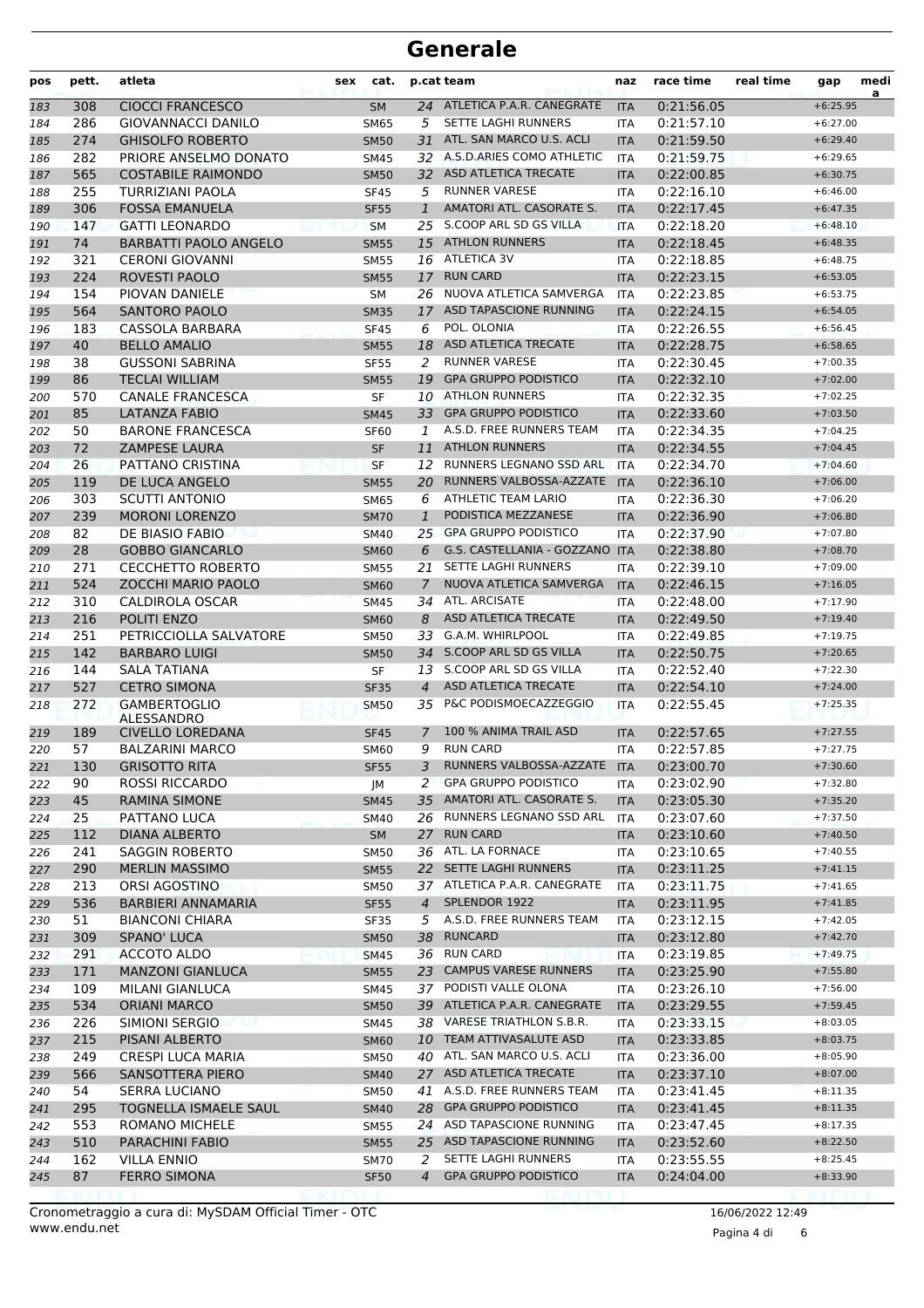| pos | pett. | atleta                                      | cat.<br><b>sex</b> |               | p.cat team                     | naz        | race time  | real time | gap         | medi<br>a |
|-----|-------|---------------------------------------------|--------------------|---------------|--------------------------------|------------|------------|-----------|-------------|-----------|
| 246 | 567   | <b>BELTRAME SAMUEL</b>                      | <b>SM45</b>        |               | 39 ASD ATLETICA TRECATE        | <b>ITA</b> | 0:24:10.10 |           | $+8:40.00$  |           |
| 247 | 230   | <b>TONDINI LAURA</b>                        | <b>SF45</b>        | 8             | <b>RUN CARD</b>                | <b>ITA</b> | 0:24:12.35 |           | $+8:42.25$  |           |
| 248 | 529   | ROFFREDI SUSANNA                            | <b>SF</b>          | 14            | <b>CAMPUS VARESE RUNNERS</b>   | <b>ITA</b> | 0:24:13.25 |           | $+8:43.15$  |           |
| 249 | 207   | <b>MARSIGLIO LAURA</b>                      | <b>SF55</b>        | 5             | ATL. VERBANO                   | <b>ITA</b> | 0:24:14.45 |           | $+8:44.35$  |           |
| 250 | 205   | <b>MALVESTITI DARIO</b>                     | <b>SM60</b>        | 11            | PRO PATRIA A.R.C. BUSTO A.     | <b>ITA</b> | 0:24:15.15 |           | $+8:45.05$  |           |
| 251 | 37    | <b>GUSSONI CARLO</b>                        | <b>SM55</b>        |               | 26 AMATORI ATL. CASORATE S.    | <b>ITA</b> | 0:24:19.15 |           | $+8:49.05$  |           |
| 252 | 182   | <b>CAMONI ALESSANDRO</b><br><b>ERNESTO</b>  | <b>SM45</b>        | 40            | ATLETICA CINISELLO             | <b>ITA</b> | 0:24:20.15 |           | $+8:50.05$  |           |
| 253 | 197   | FILETTI ALESSANDRO                          | SM45               | 41            | POL. ALBOSAGGIA                | ITA        | 0:24:32.15 |           | $+9:02.05$  |           |
| 254 | 139   | <b>BALDASSA ILARIA</b>                      | <b>SF40</b>        | 6             | S.COOP ARL SD GS VILLA         | <b>ITA</b> | 0:24:34.65 |           | $+9:04.55$  |           |
| 255 | 94    | PICASSO GIORGIO                             | <b>SM60</b>        | 12            | P&C PODISMOECAZZEGGIO          | <b>ITA</b> | 0:24:34.80 |           | $+9:04.70$  |           |
| 256 | 95    | <b>FORASACCO VALTER</b>                     | <b>SM55</b>        | 27            | P&C PODISMOECAZZEGGIO          | <b>ITA</b> | 0:24:35.05 |           | $+9:04.95$  |           |
| 257 | 512   | RADICE MAURO                                | <b>SM55</b>        | 28            | RUNNERS VALBOSSA-AZZATE        | <b>ITA</b> | 0:24:35.10 |           | $+9:05.00$  |           |
| 258 | 135   | <b>ANASTASIO FABIO</b>                      | <b>SM50</b>        |               | 42 ATL. MALNATE                | <b>ITA</b> | 0:24:36.60 |           | $+9:06.50$  |           |
| 259 | 165   | <b>GRASSINI GIOVANNI</b>                    | <b>SM75</b>        | 1             | <b>CAMPUS VARESE RUNNERS</b>   | <b>ITA</b> | 0:24:39.75 |           | $+9:09.65$  |           |
| 260 | 116   | ROMA DONATELLO                              | <b>SM50</b>        |               | 43 AMATORI ATL. CASORATE S.    | <b>ITA</b> | 0:24:40.00 |           | $+9:09.90$  |           |
| 261 | 188   | <b>CIVELLO MARIA FRANCA</b>                 | <b>SF50</b>        | 5             | 100 % ANIMA TRAIL ASD          | <b>ITA</b> | 0:24:42.15 |           | $+9:12.05$  |           |
| 262 | 293   | <b>CIAMBELLI FABRIZIO</b>                   | <b>SM60</b>        | 13            | ATL. SAN MARCO U.S. ACLI       | <b>ITA</b> | 0:24:42.55 |           | $+9:12.45$  |           |
| 263 | 257   | <b>SUCCA ANTONELLO</b>                      | <b>SM45</b>        | 42            | RUNNERS VALBOSSA-AZZATE        | <b>ITA</b> | 0:24:45.95 |           | $+9:15.85$  |           |
| 264 | 220   | <b>RAIMONDI MARCO</b>                       | <b>SM50</b>        | 44            | G.A.P. SARONNO                 | <b>ITA</b> | 0:24:46.20 |           | $+9:16.10$  |           |
| 265 | 172   | <b>CARNINI ROBERTO</b>                      | <b>SM60</b>        | 14            | <b>CAMPUS VARESE RUNNERS</b>   | <b>ITA</b> | 0:24:51.20 |           | $+9:21.10$  |           |
| 266 | 227   | STEFANATI ALESSIO PIETRO                    | <b>SM40</b>        |               | 29 ATL. ARCISATE               | <b>ITA</b> | 0:25:03.45 |           | $+9:33.35$  |           |
| 267 | 164   | PITRUZZELLO PIETRO                          | <b>SM50</b>        | 45            | <b>CAMPUS VARESE RUNNERS</b>   | <b>ITA</b> | 0:25:08.55 |           | $+9:38.45$  |           |
| 268 | 177   | <b>BENEDUCE TIZIANO</b><br><b>CELESTINO</b> | <b>SM60</b>        | 15            | <b>G.S. MONTESTELLA</b>        | <b>ITA</b> | 0:25:09.85 |           | $+9:39.75$  |           |
| 269 | 27    | <b>CONTINI MARCO</b>                        | <b>SM55</b>        | 29            | ATL. SAN MARCO U.S. ACLI       | <b>ITA</b> | 0:25:11.85 |           | $+9:41.75$  |           |
| 270 | 55    | <b>VIZZA GIUSEPPE</b>                       | <b>SM45</b>        |               | 43 A.S.D. FREE RUNNERS TEAM    | <b>ITA</b> | 0:25:13.85 |           | $+9:43.75$  |           |
| 271 | 279   | <b>MORLACCHI FABRIZIO</b>                   | <b>SM55</b>        | 30            | DK RUNNERS MILANO              | <b>ITA</b> | 0:25:14.55 |           | $+9:44.45$  |           |
| 272 | 97    | <b>VEZZARO MAURIZIO</b>                     | <b>SM50</b>        | 46            | P&C PODISMOECAZZEGGIO          | <b>ITA</b> | 0:25:26.30 |           | $+9:56.20$  |           |
| 273 | 41    | <b>BALZARINI EMANUELE</b>                   | <b>SM70</b>        | 3             | AMATORI ATL. CASORATE S.       | <b>ITA</b> | 0:25:41.90 |           | $+10:11.80$ |           |
| 274 | 32    | <b>ADAMO NICOLA</b>                         | <b>SM60</b>        | 16            | <b>G.S. MARATONETI CASSANO</b> | <b>ITA</b> | 0:25:45.75 |           | $+10:15.65$ |           |
| 275 | 113   | <b>GALLAZZI MARCO</b>                       | <b>SM45</b>        | 44            | ATL. SAN MARCO U.S. ACLI       | <b>ITA</b> | 0:25:51.40 |           | $+10:21.30$ |           |
| 276 | 242   | <b>FARINA DANIELA</b>                       | <b>SF60</b>        | 2             | <b>ASD ATLETICA TRECATE</b>    | <b>ITA</b> | 0:25:54.60 |           | $+10:24.50$ |           |
| 277 | 61    | ADAMO PASQUALE                              | <b>SM65</b>        | $\mathcal{I}$ | <b>G.S. MARATONETI CASSANO</b> | <b>ITA</b> | 0:26:00.10 |           | $+10:30.00$ |           |
| 278 | 106   | <b>FOGLIANI FRANCO</b>                      | <b>SM65</b>        | 8             | P&C PODISMOECAZZEGGIO          | <b>ITA</b> | 0:26:09.05 |           | $+10:38.95$ |           |
| 279 | 70    | PERI MARIA ELENA                            | <b>SF50</b>        | 6             | <b>ATHLON RUNNERS</b>          | <b>ITA</b> | 0:26:16.75 |           | $+10:46.65$ |           |
| 280 | 521   | <b>GAVIOLI MASSIMO</b>                      | <b>SM55</b>        | 31            | <b>G.S. MONTESTELLA</b>        | <b>ITA</b> | 0:26:17.15 |           | $+10:47.05$ |           |
| 281 | 11    | CRIVELLARO GIANFRANCO                       | <b>SM65</b>        | 9             | AMATORI ATL. CASORATE S.       | <b>ITA</b> | 0:26:22.60 |           | $+10:52.50$ |           |
| 282 | 258   | <b>ZENABONI MASSIMO</b>                     | <b>SM50</b>        | 47            | DK RUNNERS MILANO              | <b>ITA</b> | 0:26:26.10 |           | $+10:56.00$ |           |
| 283 | 201   | <b>GUADAGNUOLO LUIGI</b>                    | SM40               |               | 30 VARESE TRIATHLON S.B.R.     | ITA        | 0:26:34.40 |           | $+11:04.30$ |           |
| 284 | 307   | TRINCERI MARIA<br><b>ANTONELLA</b>          | <b>SF50</b>        | 7             |                                | <b>ITA</b> | 0:26:34.80 |           | $+11:04.70$ |           |
| 285 | 67    | MAZZACANI FRANCESCA                         | <b>SF40</b>        | 7             | CARDATLETICA                   | ITA        | 0:26:44.55 |           | $+11:14.45$ |           |
| 286 | 517   | <b>MANTOVANI FIORELLA</b>                   | <b>SF55</b>        | 6             | <b>ONDAVERDE ATHLETIC TEAM</b> | <b>ITA</b> | 0:26:47.25 |           | $+11:17.15$ |           |
| 287 | 264   | <b>GONZATO EGIDIO</b>                       | <b>SM65</b>        |               | 10 ATL. GALLARATESE            | ITA        | 0:27:02.55 |           | $+11:32.45$ |           |
| 288 | 141   | <b>PERICOLI ENRICO</b>                      | <b>SM55</b>        |               | 32 S.COOP ARL SD GS VILLA      | <b>ITA</b> | 0:27:13.10 |           | $+11:43.00$ |           |
| 289 | 66    | <b>BALLABIO ALBERTO</b>                     | SM65               | 11            | AMATORI ATL. CASORATE S.       | <b>ITA</b> | 0:27:30.75 |           | $+12:00.65$ |           |
| 290 | 148   | NAPOLITANO ANTONIO                          | <b>SM50</b>        | 48            | NUOVA ATLETICA SAMVERGA        | <b>ITA</b> | 0:27:31.70 |           | $+12:01.60$ |           |
| 291 | 92    | <b>MENNILLI ANNA</b>                        | SF65               | 1             | P&C PODISMOECAZZEGGIO          | <b>ITA</b> | 0:27:33.40 |           | $+12:03.30$ |           |
| 292 | 89    | <b>MATTIELLO PAOLO</b>                      | <b>SM50</b>        | 49            | <b>GPA GRUPPO PODISTICO</b>    | <b>ITA</b> | 0:27:35.50 |           | $+12:05.40$ |           |
| 293 | 233   | VIGANO' LAURA                               | <b>SF35</b>        | 6             | ASD BUMBASINA RUN              | ITA        | 0:27:42.20 |           | $+12:12.10$ |           |
| 294 | 110   | CASARTELLI ALESSANDRO                       | <b>SM65</b>        | 12            | ATLETICA CRAL BANCO            | <b>ITA</b> | 0:27:42.25 |           | $+12:12.15$ |           |
| 295 | 143   | SOLBIATI FEDERICO                           | SM55               |               | 33 S.COOP ARL SD GS VILLA      | <b>ITA</b> | 0:27:45.50 |           | $+12:15.40$ |           |
| 296 | 145   | <b>SALA FEDERICA</b>                        | <b>SF</b>          |               | 15 S.COOP ARL SD GS VILLA      | <b>ITA</b> | 0:27:45.50 |           | $+12:15.40$ |           |
| 297 | 78    | <b>IMMOBILE MICHELE</b>                     | SM40               |               | 31 ATHLON RUNNERS              | ITA        | 0:27:54.75 |           | $+12:24.65$ |           |
| 298 | 108   | <b>BERGAMINI VALERIO</b>                    | <b>SM55</b>        | 34            | PRO PATRIA A.R.C. BUSTO A.     | <b>ITA</b> | 0:27:55.30 |           | $+12:25.20$ |           |
| 299 | 552   | <b>FONIO TIZIANA</b>                        | <b>SF45</b>        | 9             | ASD TAPASCIONE RUNNING         | ITA        | 0:27:56.00 |           | $+12:25.90$ |           |
| 300 | 558   | <b>GIANI ANNA FRANCESCA</b>                 | <b>SF45</b>        | 10            | ROAD RUNNERS CLUB MILANO ITA   |            | 0:28:15.35 |           | $+12:45.25$ |           |
| 301 | 170   | PELLEGRINI LUIGI                            | <b>SM75</b>        | 2             | <b>CAMPUS VARESE RUNNERS</b>   | <b>ITA</b> | 0:28:20.50 |           | $+12:50.40$ |           |
| 302 | 115   | <b>CERESA SILVIA</b>                        | <b>SF45</b>        | 11            | PODISTICA MEZZANESE            | <b>ITA</b> | 0:28:33.05 |           | $+13:02.95$ |           |
| 303 | 169   | <b>BOSCOLO LORELLA</b>                      | SF60               | 3             | <b>CAMPUS VARESE RUNNERS</b>   | ITA        | 0:28:34.05 |           | $+13:03.95$ |           |
| 304 | 122   | DALLE FRATTE LUCIANO                        | <b>SM60</b>        | 17            | RUNNERS VALBOSSA-AZZATE ITA    |            | 0:28:48.25 |           | $+13:18.15$ |           |
| 305 | 225   | <b>SANTINON DAVIDE</b>                      | <b>SM35</b>        |               | 18 VARESE TRIATHLON S.B.R.     | ITA        | 0:28:55.60 |           | $+13:25.50$ |           |
| 306 | 93    | <b>RESTELLI ANGELA</b>                      | <b>SF65</b>        | 2             | P&C PODISMOECAZZEGGIO          | <b>ITA</b> | 0:29:52.55 |           | $+14:22.45$ |           |
| 307 | 60    | MAVERNA PIERANGELA                          | SF60               | 4             | AMATORI ATL. CASORATE S.       | ITA        | 0:29:56.45 |           | $+14:26.35$ |           |

Pagina 5 di 6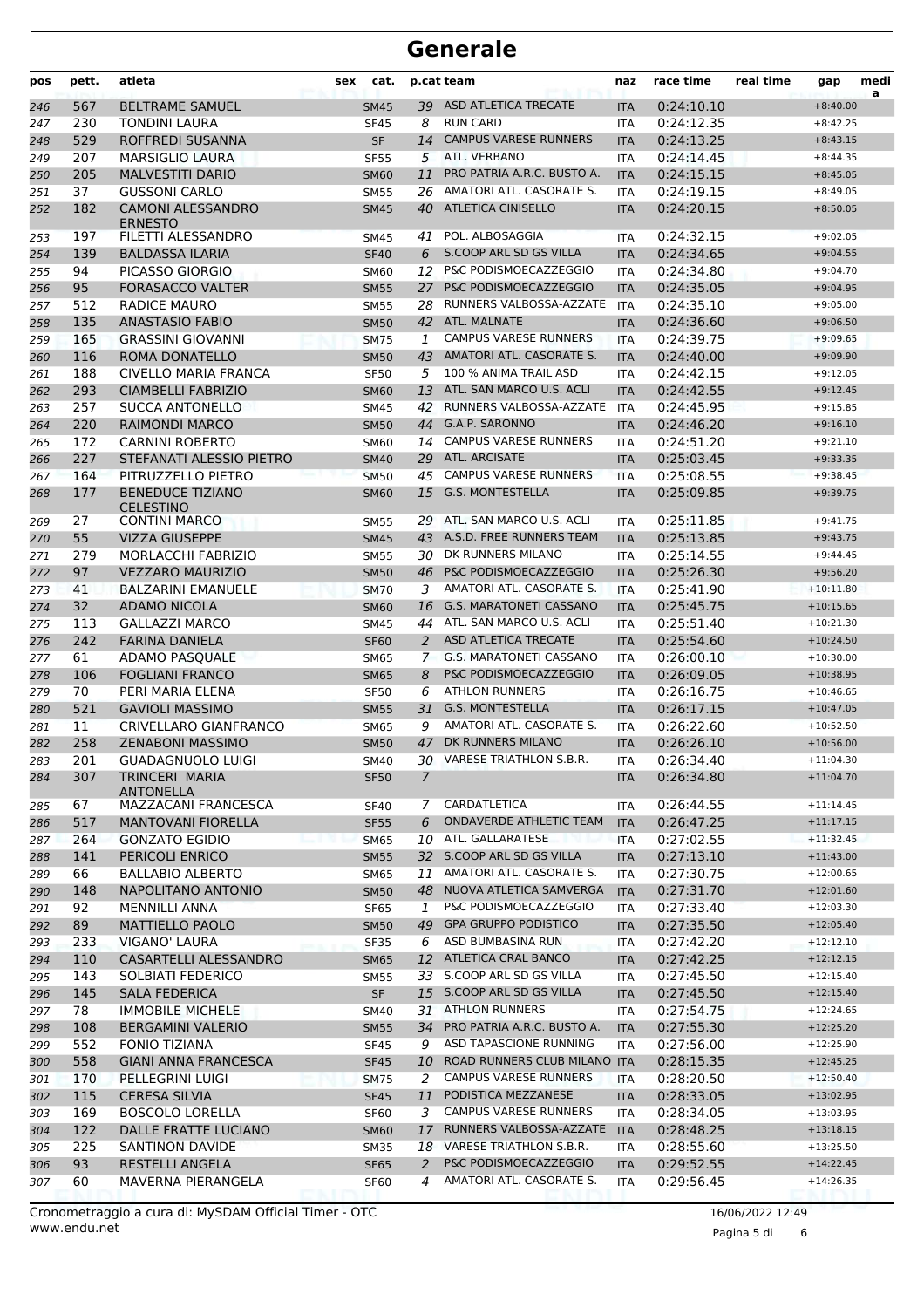| pos | pett. | atleta                     | cat.<br>sex      |                | p.cat team                   | naz        | race time  | real time | medi<br>gap<br>a |  |
|-----|-------|----------------------------|------------------|----------------|------------------------------|------------|------------|-----------|------------------|--|
| 308 | 42    | <b>BONDIONI ORNELLA</b>    | <b>SF70</b>      | $\mathbf{1}$   | AMATORI ATL. CASORATE S.     | <b>ITA</b> | 0:30:06.60 |           | $+14:36.50$      |  |
| 309 | 127   | TARTARI MARIA              | <b>SF75</b>      |                | RUNNERS VALBOSSA-AZZATE      | <b>ITA</b> | 0:30:22.05 |           | $+14:51.95$      |  |
| 310 | 102   | <b>MALANCHINI PAOLO</b>    | <b>SM65</b>      | 13             | ATLETICA P.A.R. CANEGRATE    | <b>ITA</b> | 0:30:28.35 |           | $+14:58.25$      |  |
| 311 | 120   | <b>ZANINI ELISA</b>        | SF35             | 7              | RUNNERS VALBOSSA-AZZATE      | <b>ITA</b> | 0:31:14.75 |           | $+15:44.65$      |  |
| 312 | 244   | <b>MIGLIO LUIGI</b>        | <b>SM55</b>      | 35             | <b>RUN CARD</b>              | <b>ITA</b> | 0:31:35.35 |           | $+16:05.25$      |  |
| 313 | 96    | <b>BONINI DAVIDE</b>       | <b>SM55</b>      | 36             | P&C PODISMOECAZZEGGIO        | <b>ITA</b> | 0:31:42.75 |           | $+16:12.65$      |  |
| 314 | 107   | <b>BROWN CATHERINE</b>     | <b>SF55</b>      | $\overline{7}$ | P&C PODISMOECAZZEGGIO        | <b>ITA</b> | 0:33:25.55 |           | $+17:55.45$      |  |
| 315 | 153   | <b>BALENZANO VALERIA</b>   | <b>SF45</b>      | 12             | NUOVA ATLETICA SAMVERGA      | <b>ITA</b> | 0:34:05.95 |           | $+18:35.85$      |  |
| 316 | 163   | <b>VENTURINI PAOLA</b>     | <b>SF50</b>      | 8              | <b>CAMPUS VARESE RUNNERS</b> | <b>ITA</b> | 0:34:06.10 |           | $+18:36.00$      |  |
| 317 | 157   | <b>BONGIORNO RICCARDO</b>  | <b>SM45</b>      | 45             | NUOVA ATLETICA SAMVERGA      | <b>ITA</b> | 0:34:06.20 |           | $+18:36.10$      |  |
| 318 | 263   | ROMANO RAIMONDO            | <b>SM65</b>      | 14             | ATL. SAN MARCO U.S. ACLI     | <b>ITA</b> | 0:36:39.20 |           | $+21:09.10$      |  |
| 319 | 262   | MOZZICATO PIERA PAOLA      | SF <sub>65</sub> | 3              | ATL. SAN MARCO U.S. ACLI     | <b>ITA</b> | 0:36:39.25 |           | $+21:09.15$      |  |
| 320 | 318   | <b>DALL'ASEN JOLE</b>      | <b>SF70</b>      | $\mathcal{P}$  | RUNNERS VALBOSSA-AZZATE      | <b>ITA</b> | 0:37:22.85 |           | $+21:52.75$      |  |
| 321 | 62    | <b>GIANETTI ALBERTO</b>    | <b>SM75</b>      | 3              | ATL. SAN MARCO U.S. ACLI     | <b>ITA</b> | 0:37:23.25 |           | $+21:53.15$      |  |
| 322 | 35    | <b>SACCO RENATO ANGELO</b> | <b>SM55</b>      | 37             | POLISPORTIVA TORRILE         | <b>ITA</b> | 0:38:47.85 |           | $+23:17.75$      |  |
| 323 | 166   | <b>FRANCESCA RINALDO</b>   | <b>SM65</b>      | 15             | <b>CAMPUS VARESE RUNNERS</b> | <b>ITA</b> | 0:43:23.85 |           | $+27:53.75$      |  |
| 324 | 56    | <b>ZONI MAURA</b>          | <b>SF55</b>      | 8              | G.A.P. SARONNO               | <b>ITA</b> | 0:44:38.85 |           | $+29:08.75$      |  |
| 325 | 43    | MACACCARO ALDO             | SM65             | 16             | <b>RUNNING SARONNO</b>       | <b>ITA</b> | 0:45:01.15 |           | $+29:31.05$      |  |

|             | onometraggio a cura di: MySDAM Official Timer - OTC |                  |                 |                          | $16/06/2022$ $12/40$ |              |
|-------------|-----------------------------------------------------|------------------|-----------------|--------------------------|----------------------|--------------|
|             |                                                     |                  | ENDITI FRIDU    |                          |                      | <b>EMDLI</b> |
|             |                                                     | <b>ENDU</b> net  | ENDU            | ENDUnet                  |                      |              |
| ENDU        | ENDU                                                |                  | ENDU            |                          |                      | ENDU         |
|             | ENDU.                                               | ENDU             |                 | ENDU                     |                      |              |
| <b>ENDU</b> |                                                     | <b>ENDU</b>      | ENDU            |                          |                      | <b>ENDU</b>  |
|             | <b>ENDU</b>                                         |                  | <b>ENDU</b> net |                          | <b>ENDU</b>          |              |
| <b>ENDU</b> |                                                     |                  | ENDU            | <b>ENDU</b>              |                      | <b>ENDU</b>  |
|             |                                                     | ENDUARD ENDU     |                 | <b>ENDU<sub>re</sub></b> |                      |              |
| <b>ENDU</b> | ENDU                                                |                  |                 | <b>ENDU</b>              |                      | <b>ENDU</b>  |
|             |                                                     | ENDU ENDU        |                 | ENDU                     |                      |              |
| ENDUMet     |                                                     | <b>ENDU</b>      |                 | <b>ENDU</b>              | <b>ENDUnet</b>       |              |
|             |                                                     | ENDU <b>ENDU</b> |                 | ENDU                     |                      |              |
| <b>ENDU</b> |                                                     |                  | <b>ENDU</b>     | <b>ENDU</b>              | ENDU                 |              |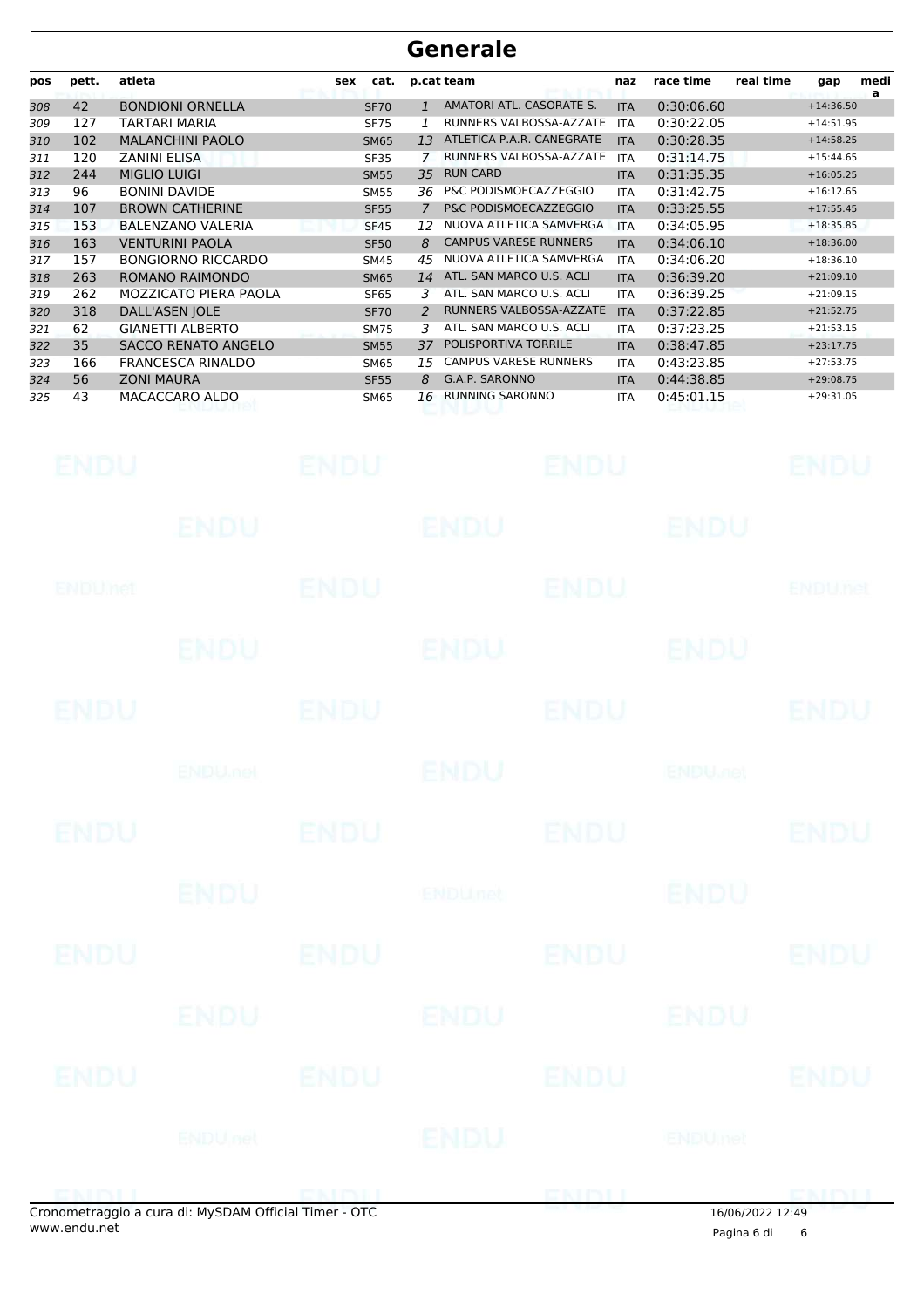**Generale**

*Data* **15/06/2022**

*Gara* **NON COMPETITIVO**

| pos | pett. | atleta                        | sex | cat.   |                | p.cat team                   | naz        | race time  | real time | gap         | medi<br>a |
|-----|-------|-------------------------------|-----|--------|----------------|------------------------------|------------|------------|-----------|-------------|-----------|
| 1   | 35    | <b>DORIGO GIULIO</b>          |     | $NC-M$ | $\mathbf{1}$   | <b>CAMPUS VARESE RUNNERS</b> | <b>ITA</b> | 0:17:54.70 |           |             |           |
| 2   | 75    | <b>MEDA ANDREA</b>            |     | NC-M   | $\overline{2}$ |                              | <b>ITA</b> | 0:18:48.65 |           | $+53.95$    |           |
| 3   | 29    | <b>ORLANDI MIRKO</b>          |     | $NC-M$ | 3              |                              | <b>ITA</b> | 0:20:24.20 |           | $+2:29.50$  |           |
| 4   | 92    | DAL BOSCO SILVANO             |     | NC-M   | 4              | PODISTICA MEZZANESE          | <b>ITA</b> | 0:20:24.85 |           | $+2:30.15$  |           |
| 5   | 39    | <b>SANNA MAURO</b>            |     | NC-M   | 5              | <b>I TERRAPODISTI</b>        | <b>ITA</b> | 0:20:50.85 |           | $+2:56.15$  |           |
| 6   | 57    | LABADINI CLAUDIO              |     | NC-M   | 6              | <b>ATLETICA CASORATE</b>     | <b>ITA</b> | 0:20:57.80 |           | $+3:03.10$  |           |
| 7   | 28    | <b>TROTTA FRANCESCO</b>       |     | $NC-M$ | 7              |                              | <b>ITA</b> | 0:21:09.75 |           | $+3:15.05$  |           |
| 8   | 76    | MOSCHIONI ALESSANDRO          |     | $NC-M$ | 8              |                              | <b>ITA</b> | 0:21:55.80 |           | $+4:01.10$  |           |
| 9   | 36    | <b>MALERBA CARLO MARIA</b>    |     | NC-M   | 9              | <b>I TERRAPODISTI</b>        | <b>ITA</b> | 0:22:17.70 |           | $+4:23.00$  |           |
| 10  | 26    | MIRABELLI ANDREA              |     | NC-M   | 10             |                              | <b>ITA</b> | 0:22:48.85 |           | $+4:54.15$  |           |
| 11  | 30    | PORCACCHIA FEDERICO           |     | NC-M   | 11             |                              | <b>ITA</b> | 0:23:07.75 |           | $+5:13.05$  |           |
| 12  | 44    | <b>BOCCIA EMILIANO</b>        |     | NC-M   | 12             | <b>GPA ARSAGHESE</b>         | <b>ITA</b> | 0:23:35.05 |           | $+5:40.35$  |           |
| 13  | 31    | <b>BISTOLETTI GIULIO</b>      |     | NC-M   | 13             | <b>I TERRAPODISTI</b>        | <b>ITA</b> | 0:23:39.65 |           | $+5:44.95$  |           |
| 14  | 46    | <b>BRENA ALESSANDRO</b>       |     | NC-M   | 14             | <b>RUNNERS VALBOSSA</b>      | <b>ITA</b> | 0:23:40.25 |           | $+5:45.55$  |           |
| 15  | 73    | <b>MACCHI GLAUCO</b>          |     | NC-M   | 15             |                              | <b>ITA</b> | 0:23:43.95 |           | $+5:49.25$  |           |
| 16  | 79    | PRANDO GIULIANO               |     | NC-M   | 16             |                              | <b>ITA</b> | 0:23:45.95 |           | $+5:51.25$  |           |
| 17  | 25    | <b>PORRINI FILIPPO</b>        |     | NC-M   | 17             |                              | <b>ITA</b> | 0:23:46.75 |           | $+5:52.05$  |           |
| 18  | 66    | <b>BRAMBILLA MATTEO</b>       |     | NC-M   | 18             |                              | <b>ITA</b> | 0:24:08.85 |           | $+6:14.15$  |           |
| 19  | 77    | <b>MOSCHIONI GIORGIO</b>      |     | $NC-M$ | 19             |                              | <b>ITA</b> | 0:24:19.40 |           | $+6:24.70$  |           |
| 20  | 55    | <b>FAVARETTO MAURIZIO</b>     |     | NC-M   | 20             | <b>RUNNERS VALBOSSA</b>      | <b>ITA</b> | 0:24:38.40 |           | $+6:43.70$  |           |
| 21  | 67    | <b>CAVALERA AMOS</b>          |     | NC-M   | 21             |                              | <b>ITA</b> | 0:24:41.75 |           | $+6:47.05$  |           |
| 22  | 32    | <b>CALETTI STEFANIA</b>       |     | $NC-F$ | 1              | <b>I TERRAPODISTI</b>        | <b>ITA</b> | 0:24:43.85 |           | $+6:49.15$  |           |
| 23  | 95    | <b>SCROSATI MONICA</b>        |     | $NC-F$ | $\overline{2}$ |                              | <b>ITA</b> | 0:24:46.10 |           | $+6:51.40$  |           |
| 24  | 64    | ZANOTTI MARIO                 |     | NC-M   | 22             | <b>RUNNERS VALBOSSA</b>      | <b>ITA</b> | 0:24:47.15 |           | $+6:52.45$  |           |
| 25  | 61    | <b>NAGGI ANDREA</b>           |     | NC-M   | 23             | <b>ATLETICA CASORATE</b>     | <b>ITA</b> | 0:24:49.05 |           | $+6:54.35$  |           |
| 26  | 89    | NEBULONI RODOLFO              |     | NC-M   | 24             |                              | <b>ITA</b> | 0:24:58.10 |           | $+7:03.40$  |           |
| 27  | 47    | <b>COLOMBO CAMILLA</b>        |     | $NC-F$ | 3              | <b>INDIVIDUALE</b>           | <b>ITA</b> | 0:24:58.10 |           | $+7:03.40$  |           |
| 28  | 80    | RAIMONDI NICOLA               |     | NC-M   | 25             |                              | <b>ITA</b> | 0:25:02.70 |           | $+7:08.00$  |           |
| 29  | 50    | <b>CONDO' MAURO</b>           |     | NC-M   |                | 26 ATLETICA CASORATE         | <b>ITA</b> | 0:25:22.30 |           | $+7:27.60$  |           |
| 30  | 41    | <b>ALIVERTI PAOLO</b>         |     | NC-M   |                | 27 RUNNERS VALBOSSA          | <b>ITA</b> | 0:25:22.85 |           | $+7:28.15$  |           |
| 31  | 27    | D'AGOSTO STEFANO              |     | NC-M   | 28             |                              | <b>ITA</b> | 0:25:23.60 |           | $+7:28.90$  |           |
| 32  | 43    | <b>BARBIERO ELIO</b>          |     | NC-M   |                | 29 ATLETICA CASORATE         | <b>ITA</b> | 0:25:27.55 |           | $+7:32.85$  |           |
| 33  | 74    | <b>MALTAGLIATI ANDREA</b>     |     | $NC-M$ | 30             |                              | <b>ITA</b> | 0:25:43.25 |           | $+7:48.55$  |           |
|     |       | <b>FABIO</b>                  |     |        |                |                              |            |            |           |             |           |
| 34  | 62    | PORCINO ANTONIO               |     | NC-M   | 31             | <b>GPA ARSAGHESE</b>         | ITA        | 0:26:16.45 |           | $+8:21.75$  |           |
| 35  | 58    | <b>MABONI LORENA</b>          |     | $NC-F$ | $\overline{4}$ | <b>ATLETICA CASORATE</b>     | <b>ITA</b> | 0:26:19.90 |           | $+8:25.20$  |           |
| 36  | 49    | <b>CONCONI GIULIANO</b>       |     | $NC-M$ |                | 32 ASD FREE RUNNERS TEAM     | <b>ITA</b> | 0:26:20.40 |           | $+8:25.70$  |           |
| 37  | 88    | <b>TURRI ELIO ANTONIO</b>     |     | NC-M   | 33             |                              | <b>ITA</b> | 0:26:21.00 |           | $+8:26.30$  |           |
| 38  | 72    | <b>FOSSA ERMANNO</b>          |     | NC-M   | 34             |                              | <b>ITA</b> | 0:26:21.30 |           | $+8:26.60$  |           |
| 39  | 40    | CRIVELLARO GIULIA             |     | $NC-F$ |                | 5 ATLETICA CASORATE          | <b>ITA</b> | 0:26:22.60 |           | $+8:27.90$  |           |
| 40  | 91    | <b>MORGANTI LEANDRO</b>       |     | NC-M   | 35             |                              | <b>ITA</b> | 0:26:30.80 |           | $+8:36.10$  |           |
| 41  | 78    | <b>CAPORALI FEDERICA</b>      |     | $NC-F$ | 6              | ATLETICA WINNER FOLIGNO      | <b>ITA</b> | 0:27:32.85 |           | $+9:38.15$  |           |
| 42  | 53    | DE MIERI ANGELO               |     | NC-M   | 36             | RUNNERS VALBOSSA             | ITA        | 0:27:44.65 |           | $+9:49.95$  |           |
| 43  | 20    | <b>BROGGINI RENATA</b>        |     | $NC-F$ | 7              |                              | <b>ITA</b> | 0:27:59.90 |           | $+10:05.20$ |           |
| 44  | 22    | <b>MUSCARA' MONICA</b>        |     | $NC-F$ | 8              |                              | <b>ITA</b> | 0:28:19.15 |           | $+10:24.45$ |           |
| 45  | 96    | <b>COLOMBO SONIA</b>          |     | $NC-F$ | 9              |                              | <b>ITA</b> | 0:29:29.75 |           | $+11:35.05$ |           |
| 46  | 82    | <b>BUCCELLI SERGIO</b>        |     | NC-M   | 37             | INDIVIDUALE                  | ITA        | 0:29:43.65 |           | $+11:48.95$ |           |
| 47  | 54    | <b>DURANI ENRICO</b>          |     | $NC-M$ | 38             | <b>CARDATLETICA</b>          | <b>ITA</b> | 0:29:51.90 |           | $+11:57.20$ |           |
| 48  | 42    | ANTONIOTTI VALENTINA          |     | $NC-F$ |                | 10 CARDATLETICA              | ITA        | 0:29:52.00 |           | $+11:57.30$ |           |
| 49  | 48    | <b>COLOMBO VITTORIA</b>       |     | $NC-F$ | 11             | ASD FREE RUNNERS TEAM        | <b>ITA</b> | 0:30:04.80 |           | $+12:10.10$ |           |
| 50  | 85    | PADOVAN PIERGIORGIO           |     | NC-M   | 39             | INDIVIDUALE                  | <b>ITA</b> | 0:30:07.65 |           | $+12:12.95$ |           |
| 51  | 99    | CAVALLARI ANDREA              |     | $NC-M$ | 40             |                              | <b>ITA</b> | 0:30:10.85 |           | $+12:16.15$ |           |
| 52  | 68    | CRACCO MARTINA                |     | $NC-F$ | 12             |                              | ITA        | 0:30:19.00 |           | $+12:24.30$ |           |
| 53  | 93    | <b>SIERI TOMMASO</b>          |     | $NC-M$ | 41             |                              | <b>ITA</b> | 0:30:26.25 |           | $+12:31.55$ |           |
| 54  | 33    | CANZIANI GIULIA               |     | $NC-F$ |                | 13 NUOVA ATL. SAMVERGA       | ITA        | 0:30:30.90 |           | $+12:36.20$ |           |
| 55  | 24    | MAZZUCCHELLI GIORGIA          |     | $NC-F$ | 14             |                              | <b>ITA</b> | 0:30:45.90 |           | $+12:51.20$ |           |
| 56  | 86    | <b>GHISELLINI CINZIA</b>      |     | $NC-F$ | 15             |                              | ITA        | 0:31:11.85 |           | $+13:17.15$ |           |
| 57  | 23    | <b>CERVATI DARIO GIUSEPPE</b> |     | NC-M   | 42             |                              | <b>ITA</b> | 0:31:56.90 |           | $+14:02.20$ |           |
|     |       |                               |     |        |                |                              |            |            |           |             |           |

www.endu.net Cronometraggio a cura di: MySDAM Official Timer - OTC 16/06/2022 12:49

Pagina 1 di 2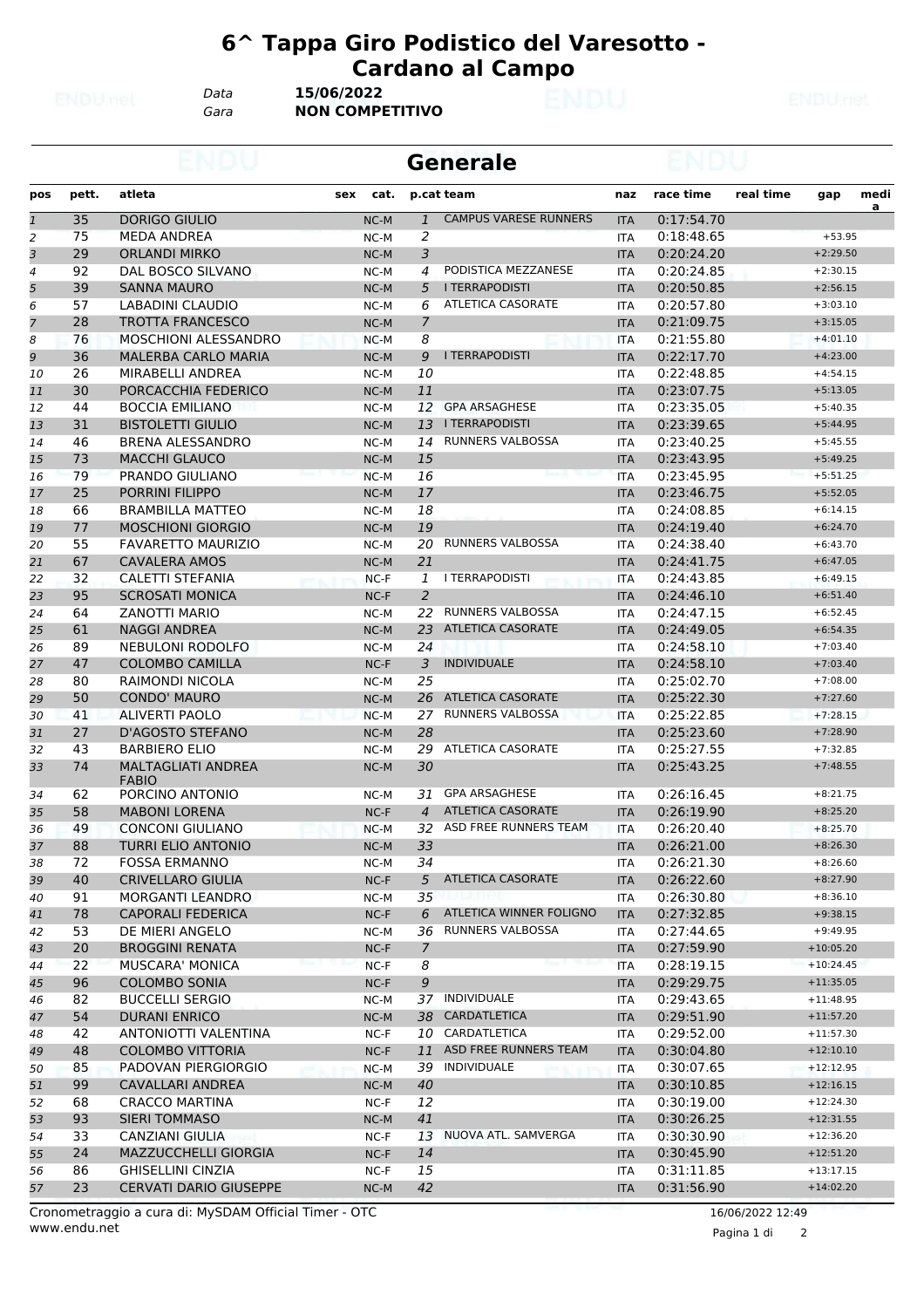| pos | pett. | atleta                       | cat.<br>sex | p.cat team                     | naz        | race time  | real time<br>medi<br>gap<br>a |
|-----|-------|------------------------------|-------------|--------------------------------|------------|------------|-------------------------------|
| 58  | 21    | <b>GALLI PAOLA CAMILLA</b>   | $NC-F$      | <b>PINK AMBASSADOR</b><br>16   | <b>ITA</b> | 0:32:57.25 | $+15:02.55$                   |
| 59  | 100   | <b>GABRI PATRIZIA</b>        | $NC-F$      | 17                             | <b>ITA</b> | 0:32:57.30 | $+15:02.60$                   |
| 60  | 59    | <b>MANDATELLI COSTANTINO</b> | $NC-M$      | <b>ATLETICA CASORATE</b><br>43 | <b>ITA</b> | 0:33:15.25 | $+15:20.55$                   |
| 61  | 60    | <b>MATTIA NICOLA</b>         | $NC-M$      | <b>INDIVIDUALE</b><br>44       | <b>ITA</b> | 0:33:23.25 | $+15:28.55$                   |
| 62  | 84    | <b>BASILE MONICA</b>         | $NC-F$      | PODISMO E CAZZEGGIO<br>18      | <b>ITA</b> | 0:34:47.45 | $+16:52.75$                   |
| 63  | 83    | <b>SCARANO SAVINO</b>        | $NC-M$      | ATLETICA CASORATE<br>45        | <b>ITA</b> | 0:35:06.20 | $+17:11.50$                   |
| 64  | 81    | <b>BASILICO ANTONIO</b>      | $NC-M$      | <b>INDIVIDUALE</b><br>46       | <b>ITA</b> | 0:36:13.00 | $+18:18.30$                   |
| 65  | 98    | DONATI GLORIA GIULIANA       | $NC-F$      | 19                             | <b>ITA</b> | 0:37:24.10 | $+19:29.40$                   |
| 66  | 97    | <b>SANTINON KATIA</b>        | $NC-F$      | 20                             | <b>ITA</b> | 0:37:24.65 | $+19:29.95$                   |

| <b>ENDU</b> |                                                     | <b>ENDU</b> |                | <b>ENDU</b> |                           | <b>ENDU</b>    |
|-------------|-----------------------------------------------------|-------------|----------------|-------------|---------------------------|----------------|
|             | <b>ENDU</b> .net                                    |             | <b>ENDU</b>    |             | <b>ENDUnet</b>            |                |
| ENDU        |                                                     | <b>ENDU</b> |                | <b>ENDU</b> |                           | <b>ENDU</b>    |
|             | ENDU                                                |             | ENDU           |             | ENDU                      |                |
| ENDUMet     |                                                     | <b>ENDU</b> |                | <b>ENDU</b> |                           | <b>ENDUnet</b> |
|             | ENDU.                                               |             | ENDU           |             | ENDU                      |                |
| <b>ENDU</b> |                                                     | <b>ENDU</b> |                | <b>ENDU</b> |                           | <b>ENDU</b>    |
|             | <b>ENDUMBL</b>                                      |             | <b>ENDU</b>    |             | <b>ENDU<sub>JOB</sub></b> |                |
| <b>ENDU</b> |                                                     | <b>ENDU</b> |                | <b>ENDU</b> |                           | <b>ENDU</b>    |
|             | <b>ENDU</b>                                         |             | <b>ENDUnet</b> |             | <b>ENDU</b>               |                |
| <b>ENDU</b> |                                                     | <b>ENDU</b> |                | <b>ENDU</b> |                           | <b>ENDU</b>    |
|             | <b>ENDU</b>                                         |             | ENDU           |             | <b>ENDU</b>               |                |
| ENDU        |                                                     | <b>ENDU</b> |                | <b>ENDU</b> |                           | <b>ENDU</b>    |
|             | <b>ENDU</b> nel                                     |             | ENDU           |             | <b>ENDUmet</b>            |                |
| ENEMI       | anometraggio a cura di: MySDAM Official Timer - OTC |             |                | ENDU        | $16/06/2022$ $12.40$      | <b>DMDLI</b>   |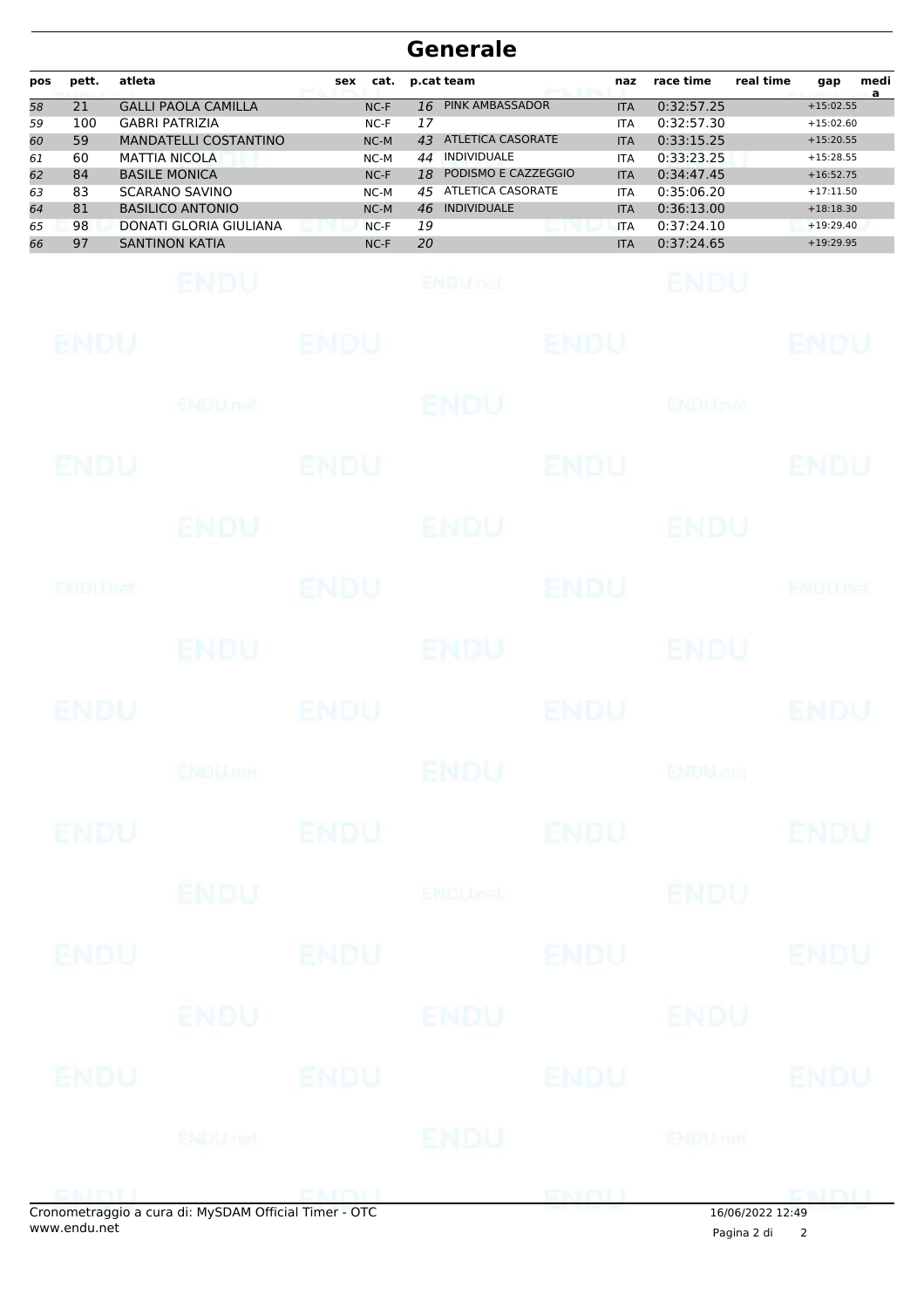*Gara* **STAFFETTE** *Data* **15/06/2022**

|                |                |                                                        | <b>Generale</b> |               |                                     |            |            |           |             |                      |
|----------------|----------------|--------------------------------------------------------|-----------------|---------------|-------------------------------------|------------|------------|-----------|-------------|----------------------|
| pos            | pett.          | atleta                                                 | cat.<br>sex     |               | p.cat team                          | naz        | race time  | real time | gap         | medi<br>$\mathbf{a}$ |
| $\overline{1}$ | 15             | <b>ZUCCHIATTI ANDREA</b><br><b>BORGNOLO MATTEO</b>     | <b>M-STAFF</b>  | $\mathbf{1}$  | PIEMONTESI IN FUGA                  | <b>ITA</b> | 0:15:55.20 |           |             |                      |
| 2              | 4              | <b>MARCOCCI DIEGO VINANTE</b><br><b>ANDREA</b>         | <b>M-STAFF</b>  | $\mathcal{P}$ | DIEGO&ANDREA                        | <b>ITA</b> | 0:19:09.85 |           | $+3:14.65$  |                      |
| 3              | 6              | <b>REGINA MARINO</b><br><b>LUNARDON FRANCESCO</b>      | M-STAFF         | 3             | <b>BUMBASINI</b>                    | <b>ITA</b> | 0:19:27.95 |           | $+3:32.75$  |                      |
| $\overline{4}$ | 18             | D'AMBROSIO MARIO LO<br><b>CANE SIMONA</b>              | <b>MX-STAFF</b> | 1             | QUELLI DEL CAMPO DEI FIORI          | <b>ITA</b> | 0:20:47.95 |           | $+4:52.75$  |                      |
| 5              | $\overline{7}$ | POGGIONI ANDREA GIOCO<br><b>MARTINA</b>                | <b>MX-STAFF</b> | $\mathcal{L}$ | <b>I FUORI POSTO</b>                | <b>ITA</b> | 0:21:15.20 |           | $+5:20.00$  |                      |
| 6              | 16             | <b>BRUNO MANUELA</b><br><b>COLOMBO FRANCESCA</b>       | <b>F-STAFF</b>  | $\mathcal{I}$ | <b>MANUFRA</b>                      | <b>ITA</b> | 0:21:49.15 |           | $+5:53.95$  |                      |
| $\overline{7}$ | 14             | <b>BERALDO GIANMARCO</b><br><b>TESSER MASSIMILIANO</b> | <b>M-STAFF</b>  | 4             | MA.GIA                              | <b>ITA</b> | 0:21:57.15 |           | $+6:01.95$  |                      |
| 8              | 1              | LISCHETTI CINZIA MASSARA<br><b>DAVIDE</b>              | MX-STAFF        | 3             | <b>I PRO-SECCHINI</b>               | <b>ITA</b> | 0:22:12.85 |           | $+6:17.65$  |                      |
| 9              | 8              | <b>ABBIATI STEFANIA</b><br><b>GALLOCCHIO CRISTIAN</b>  | <b>MX-STAFF</b> | 4             | TOI - TOI                           | <b>ITA</b> | 0:22:28.00 |           | $+6:32.80$  |                      |
| 10             | 17             | <b>TURCHI DENIS TRUMP EGLE</b>                         | <b>MX-STAFF</b> | 5             | <b>TRUMP-TURCHI</b>                 | <b>ITA</b> | 0:23:26.30 |           | $+7:31.10$  |                      |
| 11             | 3              | <b>EVARCHI CAMILLA GALLI</b><br><b>GIULIA</b>          | <b>F-STAFF</b>  | $\mathcal{P}$ | <b>CAMILLA&amp;GIULIA</b>           | <b>ITA</b> | 0:23:28.60 |           | $+7:33.40$  |                      |
| 12             | 9              | <b>IMBRES BARBARA RIZZUTO</b><br><b>GIOVANNI</b>       | MX-STAFF        | 6             | <b>BARBY E RIZZO</b>                | <b>ITA</b> | 0:24:55.25 |           | $+9:00.05$  |                      |
| 13             | 13             | <b>TRONCONI LAURA PARI</b><br><b>SAMUELE</b>           | <b>MX-STAFF</b> | 7             | <b>TRONCOPARI</b>                   | <b>ITA</b> | 0:26:02.20 |           | $+10:07.00$ |                      |
| 14             | 12             | CASA ARIANNA CASA FABIO                                | <b>MX-STAFF</b> | 8             | <b>I RAMPICHINI</b>                 | <b>ITA</b> | 0:27:02.10 |           | $+11:06.90$ |                      |
| 15             | 11             | <b>MASTELLI BARBARA</b><br><b>FERRAZZO SANDRO</b>      | <b>MX-STAFF</b> | 9             | <b>BARSA</b>                        | <b>ITA</b> | 0:27:30.35 |           | $+11:35.15$ |                      |
| 16             | 5              | MAZZUCCATO DAVIDE<br><b>ANDREOLI DIMITRI</b>           | <b>M-STAFF</b>  | 5             | <b>DIMIDAV</b>                      | <b>ITA</b> | 0:27:33.15 |           | $+11:37.95$ |                      |
| 17             | 2              | SOLDAVINI LORENA URBAN<br><b>ROMEO</b>                 | <b>MX-STAFF</b> | 10            | <b>LORY&amp;ROMY STELLE CADENTI</b> | <b>ITA</b> | 0:29:52.45 |           | $+13:57.25$ |                      |

|             | conomotraggio a cura di: MySDAM Official Timor. OTC |             |                |             | 16/06/202212.40           |             |
|-------------|-----------------------------------------------------|-------------|----------------|-------------|---------------------------|-------------|
|             |                                                     |             |                | ENDIJ       |                           | <b>CMDU</b> |
|             | <b>ENDUnet</b>                                      |             | ENDU           |             | ENDUmet                   |             |
| <b>ENDU</b> |                                                     | <b>ENDU</b> |                | <b>ENDU</b> |                           | <b>ENDU</b> |
|             | <b>ENDU</b>                                         |             | ENDU           |             | ENDU                      |             |
| ENDU        |                                                     | <b>ENDU</b> |                | <b>ENDU</b> |                           | <b>ENDU</b> |
|             | <b>ENDU</b>                                         |             | <b>ENDUnet</b> |             | <b>ENDU</b>               |             |
| <b>ENDU</b> |                                                     | <b>ENDU</b> |                | <b>ENDU</b> |                           | <b>ENDU</b> |
|             | <b>ENDUMBL</b>                                      |             | <b>ENDU</b>    |             | <b>ENDU<sub>DEL</sub></b> |             |
| <b>ENDU</b> |                                                     | <b>ENDU</b> |                | <b>ENDU</b> |                           | <b>ENDU</b> |

Pagina 1 di 1 16/06/2022 12:49